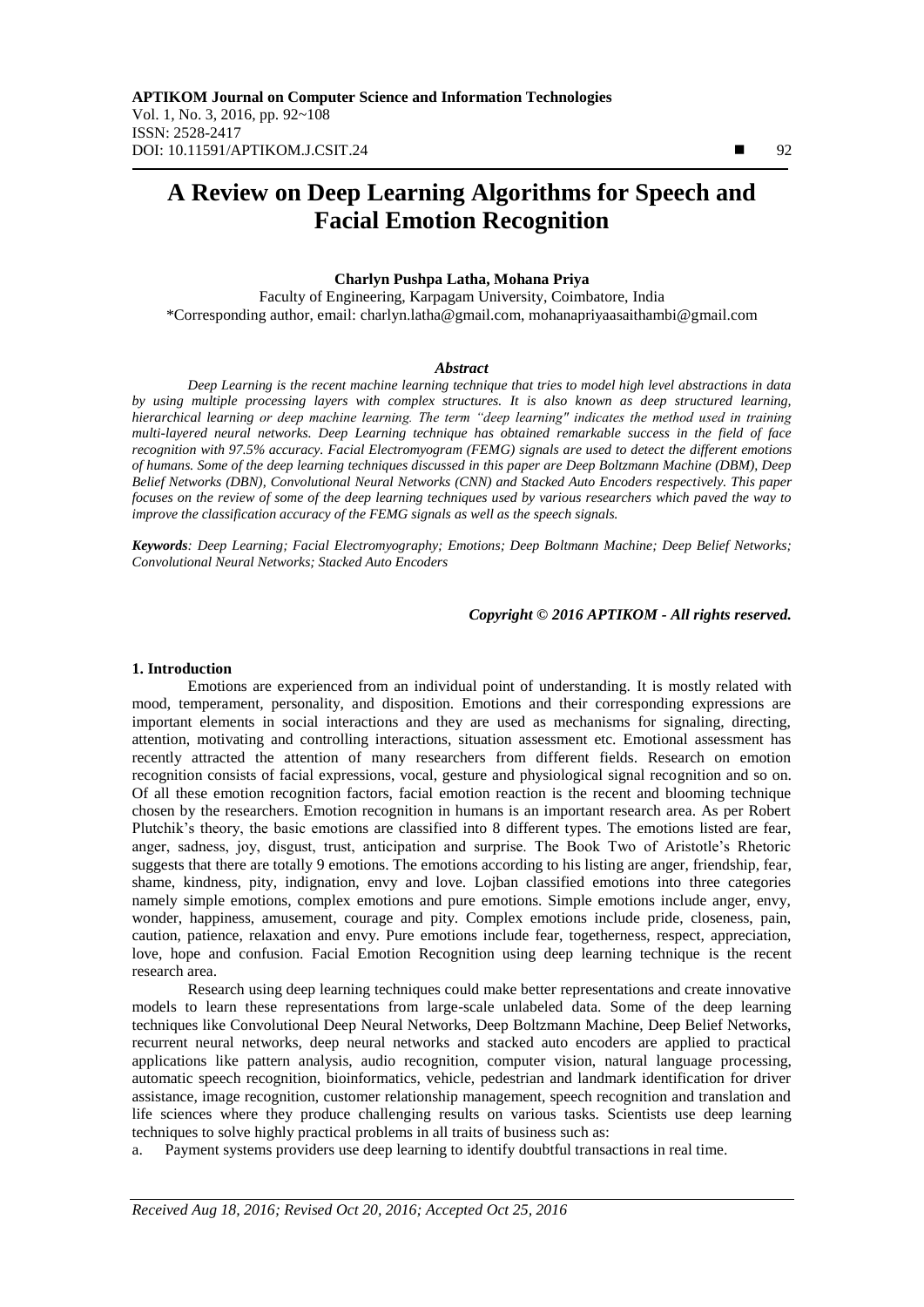- b. Organizations with large data centers and computer networks use deep learning to mine log files and identify threats.
- c. Vehicle manufacturers and fleet operators use deep learning to mine sensor data to foretell part and vehicle failure.
- d. Deep learning helps companies with large and complex supply chains forecast delays and holdups in production.

Some of the advantages of deep learning technique are its ability to detect complex interactions among features, capability to learn low-level features from minimally processed raw data, easy to work with high-cardinality class memberships and its competence to work with unlabeled data. This paper gives a brief introduction on the deep learning techniques used. It also summarizes the different deep learning approaches adopted by scientists in the previous years with their advantages, drawbacks and future works.

## **2. Deep Learning Techniques Used**

Deep learning is a fast growing area which models high-level patterns in data as complex multilayered networks. It is mainly used in machine learning and artificial intelligence. Leading companies like Microsoft and Google use deep learning techniques to solve challenging problems in crucial areas like speech recognition, image recognition, 3-D object recognition, and natural language processing. Some of the deep learning algorithms discussed in this section are Deep Boltzmann Machine (DBM), Deep Belief Networks (DBN), Convolutional Neural Networks (CNN) and Stacked Auto Encoders.

# **2.1. Deep Boltzmann Machine (DBM)**

Deep Boltzmann Machine is a type of binary pairwise Markov Random field with multiple layers of hidden random variables with a network of symmetrically coupled stochastic binary units. It also comprises a set of visible units  $v_i \in \{0,1\}^c$  and a series of hidden units  $h_i^{(1)} \in \{0,1\}^{c_1}, h_i^{(2)} \in$  $\{0,1\}^{c_2}, \ldots, h_i^{(L)} \in \{0,1\}^{c_1}$ . No connection exists between the units of the same layer as in the case of Restricted Boltzmann Machine. The probability assigned to vector *v*, is  $p(v_i) = \frac{1}{2}$ Z  $\sum_{h_i} e^{\sum abWab^{(1)}v_ihb^{(1)} + \sum bcWbc^{(2)}h_b^{(1)}h_i^{(2)} + \Sigma_{cd}W_{cd}^{(3)}h_c^{(2)}h_c}$  $h_i e^{\sum abWab^{(1)}v_ihb^{(1)} + \sum b cWbc^{(2)}h_b^{(1)}h_i^{(2)} + \sum c dW^{(3)}_c h_c^{(2)}h_d^{(3)}}$  where  $h = \{h_i^{(1)}, h_i^{(2)}, h_i^{(3)}\}$  the set of hidden units are and  $\theta = \{W_i^{(1)}, W_i^{(2)}, W_i^{(3)}\}$  are the corresponding model parameters representing visible–hidden and hidden–hidden interactions. If  $W_i(2) = W_i(3) = 0$ , then the network is known as the restricted Boltzmann Machine. Figure 1 represents the graphical architecture of a Boltmann Machine.

From Figure 1, it is evident that each undirected edge represents dependency. Here there are three hidden units and four visible units. This is not a restricted Boltzmann machine. Figure 2 represents the pictorial representation of a Restricted Boltzmann Machine. From Figure 2 it is inferred that the four blue units represent hidden units, and three red units represent visible units. This proves that the restricted Boltzmann machine has connections or dependencies only between the hidden units and the visible units, and there exists no connection between the hidden-hidden units or the visible-visible units.





Figure 1. Graphical Representation of a Boltzmann Machine

Figure 2. Graphical Representation of a Restricted Boltzmann Machine

DBM learns complex and abstract internal representations of the input in various models like object recognition or speech recognition, using sufficient labeled data to fine-tune the representations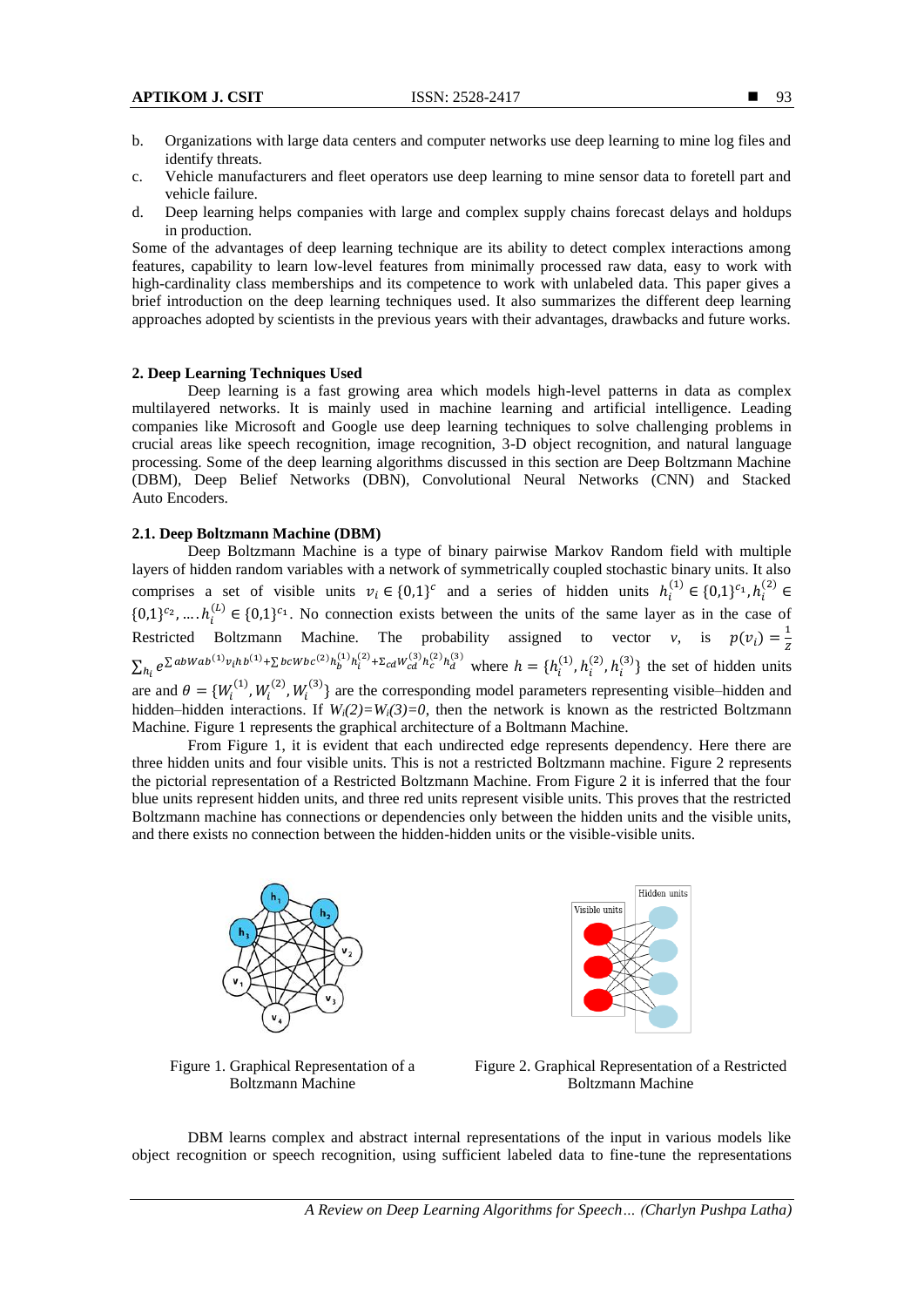built using a large supply of unlabeled sensory input data. DBMs also adopt the inference and training procedure in both directions namely bottom-up and top-down pass, which allows the DBMs to better disclose the representations of the ambiguous and complex input structures. The speed of DBMs limits their performance and functionality. The advantages of the Deep Boltzmann Machine are their capability to learn efficient representations of complex data, [1] with efficient pre – training technique layer by layer. The most benefit of DBMs is that it could be trained even with unlabeled data and fine-tuned with the possible limit data for a specific application. DBMs could also predict the uncertainty of the ambiguous input by the way of analyzing the approximate inference procedure found in DBMs. By applying the approximate gradient procedure to all the layers, the parameters in it could be optimized which in turn facilitates for the learning of better generation of models. The disadvantages of the Deep Boltzmann Machine are works well for theoretical purpose rather than a general computational medium and it stop learning correctly when the machine is scaled up to anything larger than a minor machine. The approximate inference procedure followed in DBMs is nearly 50 times slower than which is followed in DBNs. Hence DBMs is not suitable for larger databases.

#### **2.2. Deep Belief Networks (DBN)**

Deep belief networks [2] are highly complex directed acyclic graph, which are formed by a sequence of restricted Boltzmann Machine (RBM) architectures. DBN could be trained by training RBMs layer by layer from bottom to top. Since RBM could be trained rapidly through layered contrast divergence algorithm, the training avoids a high degree of complexity of training DBNs which inturn simplifies the process to train each RBM. Studies on DBN illustrated that it can solve low convergence speed and local optimum problems in traditional back propagation algorithm in training multilayer neural network. Figure 3 represents the architecture of the Deep Belief Network in which the RBMs are trained layer by layer from bottom to top.



Figure 3. Graphical Representation of a Deep Belief Network

The advantages of the Deep Belief Network model include the ability to learn an optimum set of parameters quickly even for the models which contain many large number of parameters and the layers with nonlinearity by way of the greedy layer–by layer algorithm. DBNs use an unsupervised pre training method even for very large unlabeled databases. DBNs could also compute the output values of the variables in the lowest layer using approximate inference procedure. The disadvantages of DBNs include the limitation of the approximate inference procedure to a single bottom-up pass. The greedy procedure learns only the features of one layer at a time and it never readjusts with the other layers or parameters of the network. The wake-sleep algorithm proposed by Hinton for DBNs is very slow and inefficient though it fine tunes globally.

#### **2.3. Convolutional Neural Networks (CNN)**

A Convolutional Neural Network is a type of Feed forward neural network architecture in machine learning. CNNs have a collection of small neurons in multiple layers that process the input image in portions called as the receptive fields. The output of these collections are lined in such a way that there is an overlapping of the input regions that gives a clear representation of the original input image. The process is repeated for all the layers. CNNs are mostly used in video and image recognition, natural language processing and recommender systems. Figure 4 shows the architectural diagram of the CNN in which the subsampling is done for each and every layer and the connections are lined up to form the fully connected representation of the image.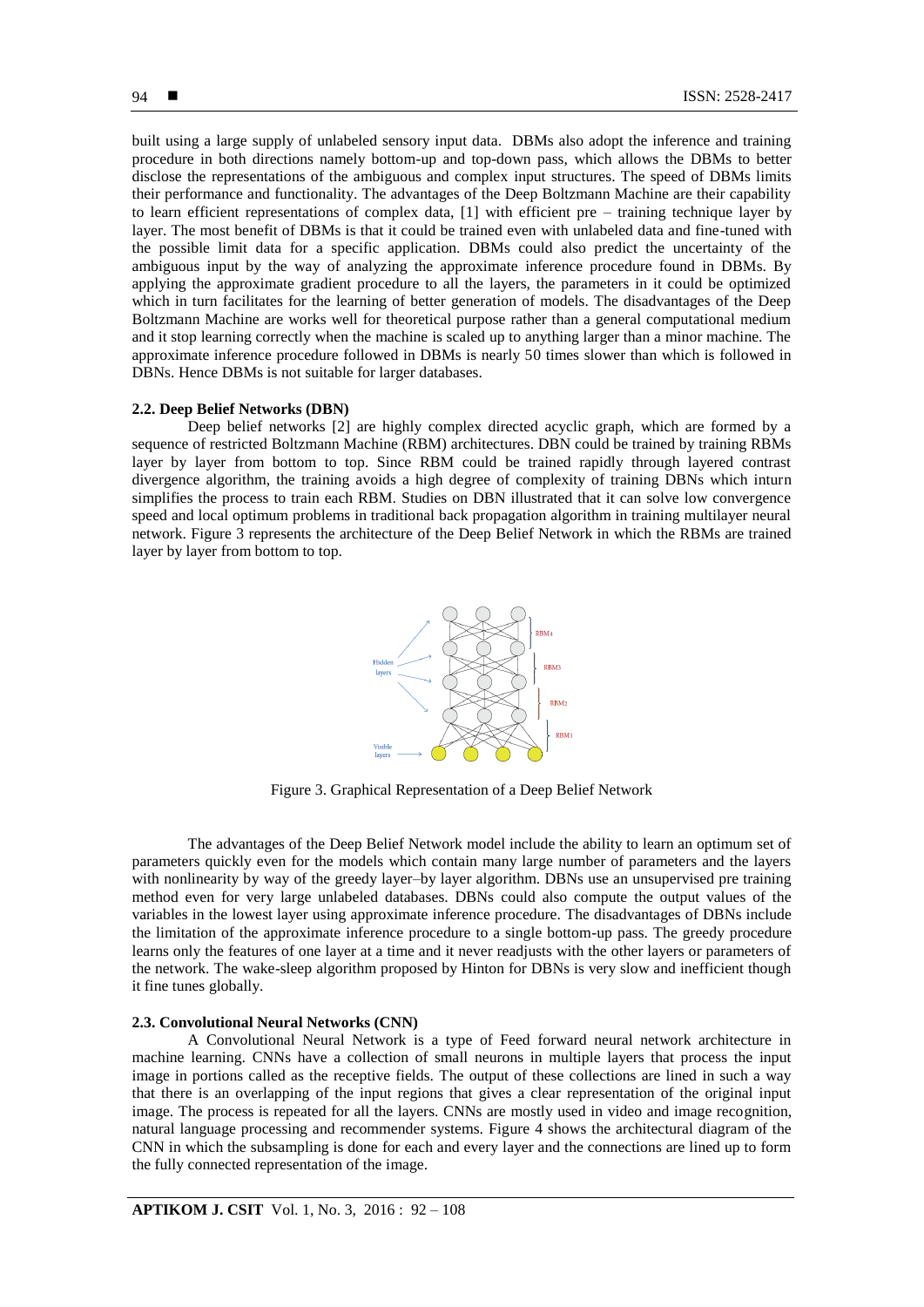

Figure 4. Graphical Representation of a Convolutional Neural Network

The advantages of the convolutional neural network are as follows. First, the usage of shared weights in convolutional layers paves the way to use the same filter for each pixel in the layer. Next, CNNs use relatively little pre-processing which means that the CNN network is responsible for learning the filters where the traditional algorithms are hand- engineered. Thirdly, CNNs are easy to train and are less dependent on the human understanding and effort and also on the previous knowledge in designing the features for the model. CNNS can also design 2D structure of the input image by using local connections and weights followed by pooling technique which in turn results in translation invariant features. The main advantage of CNNs is that it has only fewer parameters when compared to the fully connected networks with the same number of hidden units. The most distinguishing feature of the CNN is that it has 3D volume of neurons in which the neurons are arranged in 3 dimensions namely weight, height and depth. The disadvantage of CNNs is that CNNs require a huge amount of memory requirement to hold all the intermediate results of the convolutional layer for giving as the input to the backpropogation layer.

#### **2.4. Stacked Auto Encoders (SAE)**

The idea behind the auto encoder is based on the concept of a well-built representation of any model. An encoder is a mapping  $f_\theta$  that transforms an input vector i into a hidden layer representation h, where  $\theta = \{W_t, c\}$ ,  $W_t$ , is the matrix weight and c is the bias/the offset vector. The decoder maps the hidden representation *h* to the reconstructed input *d* through  $e_0$ . The auto encoder process is to compare the reconstructed input with the original by minimizing the error so as to make the reconstructed value as close as possible to the original value. In this technique, the output which is partially corrupted is cleaned. After the encoding function  $f_{\theta}$  of the first denoising auto encoder is trained, it is used to uncorrupt the corrupted input where the second level can be trained. After all the layers in the stacked auto encoder is trained, the output can be used as an input to any supervised learning algorithms like Support Vector Machine, Multiclass logistic regression etc. Figure 5 represents the diagram of a stacked auto encoder.



Figure 5. Graphical Representation of a Stacked Auto Encoder

The advantages of stacked encoders are as follows: First, it is a layer wise training method. SAE works very much compatible with Artificial Neural Networks. SAE considers all the real number inputs, binary inputs, probabilistic distribution only by simply changing the loss function and the activation function. SAE can also fine tune by itself using the back propagation algorithm which reduces the total reconstruction loss.

## **3. Literature Review on the Techniques for Deep Learning**

Many algorithms are available for the understanding of deep learning technique to generate classification models. This section typically gives an overview of the techniques used by different researchers over the years.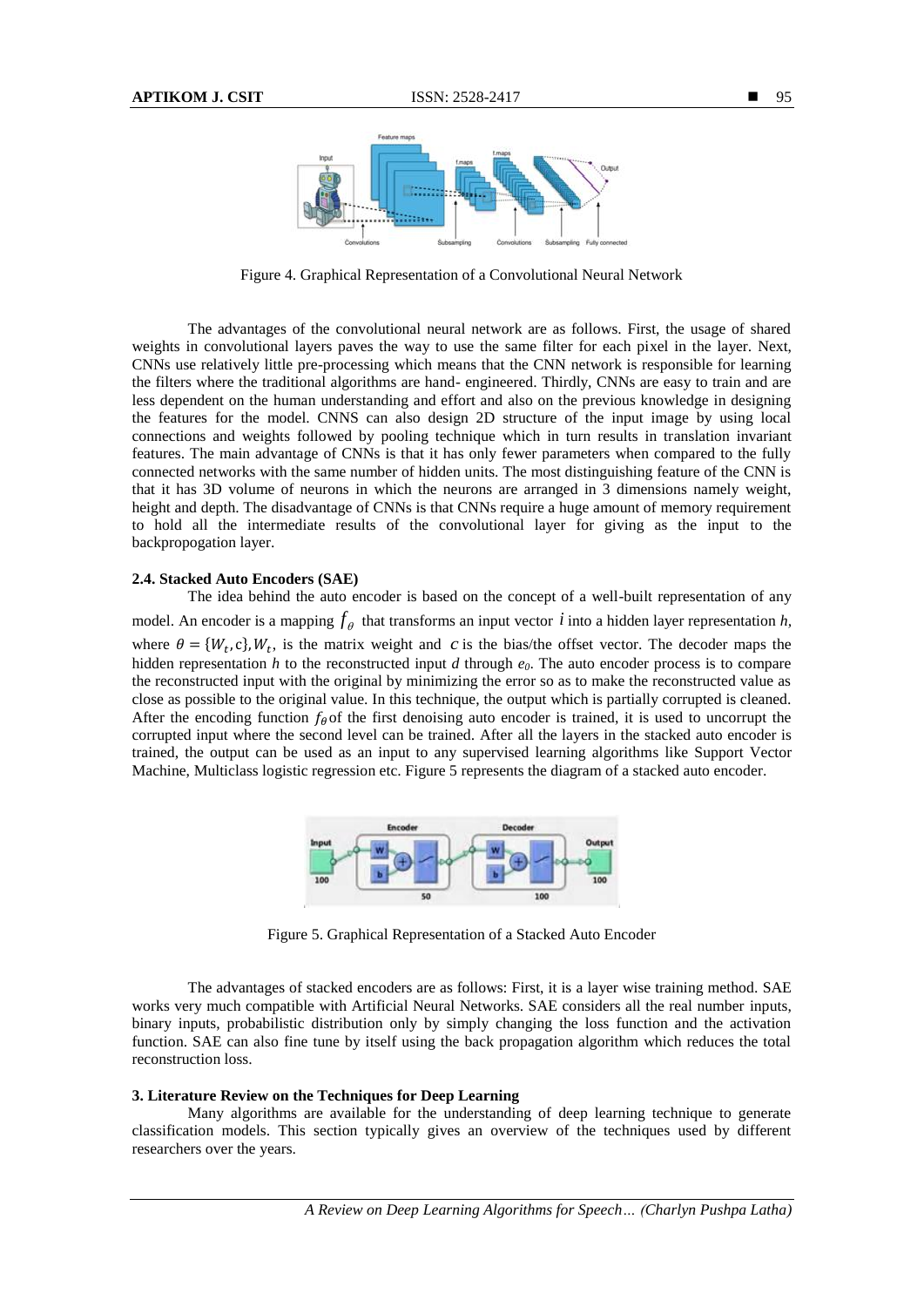# **3.1. Survey on Deep Boltzmann Machine (DBM)**

DBM is a type of network model comprising of stochastically binary units. Table 1 reviews the deep Boltzmann technique used by the researchers in the previous years.

|                | Table 1. State of art on Deep Learning using DBM technique |                                      |                                                                                                                          |                                                                                       |                                                                                                                                                                                                                                                                                                                                          |                                                                                                                                                                    |  |
|----------------|------------------------------------------------------------|--------------------------------------|--------------------------------------------------------------------------------------------------------------------------|---------------------------------------------------------------------------------------|------------------------------------------------------------------------------------------------------------------------------------------------------------------------------------------------------------------------------------------------------------------------------------------------------------------------------------------|--------------------------------------------------------------------------------------------------------------------------------------------------------------------|--|
| S.No           | Year                                                       | Authors                              | Title                                                                                                                    | Deep Learning<br>Technique Used                                                       | Contributions and Classification<br><b>Accuracy Obtained</b>                                                                                                                                                                                                                                                                             | Drawbacks                                                                                                                                                          |  |
| 1              |                                                            | Ankit<br>Awasthi                     | <b>Facial Emotion</b><br>Recognition using<br>Deep<br>Learning                                                           | Restricted<br>Boltzmann<br>Machine<br>Deep Belief<br>Networks                         | $\mathbf{i}$<br>Model<br>develops<br>important<br>insights for the features learnt by<br>varying the number of hidden layers<br>and units.<br>ii) Develops quantitative ways for<br>evaluation<br>of<br>cognitive<br>the<br>importance of features through<br>which the DBNs could be used as<br>the good model of the visual<br>system. |                                                                                                                                                                    |  |
| 2              | 2015<br>Jan                                                | Labmaster                            | <b>Automatic Emotion</b><br>Recognition system<br>using Deep Belief<br><b>Network</b>                                    | Deep Learning<br>Network (DBN)<br>Restricted<br>Boltzmann<br>Machine                  |                                                                                                                                                                                                                                                                                                                                          |                                                                                                                                                                    |  |
| 3              | 2014                                                       | E. M.<br>Albornoz et<br>al           | Spoken emotion<br>recognition using<br>deep learning                                                                     | Restricted<br>Boltzmann<br>machines and<br>deep belief<br>networks                    | Method achieves an improvement<br>of 8.67% over the baseline in a<br>speaker independent scheme                                                                                                                                                                                                                                          | The deep<br>classifier<br>should be<br>tested with<br>noisy signals.                                                                                               |  |
| $\overline{4}$ | 2015                                                       | Zheng-wei<br><b>HUANG</b> et<br>al   | Speech emotion<br>recognition with<br>unsupervised<br>feature learning                                                   | the sparse auto-<br>encoder, and<br>sparse restricted<br><b>Boltzmann</b><br>machines | effects<br>of<br>the<br>Evaluated<br>the<br>important<br>namely<br>parameters<br>number of hidden nodes and the<br>size of the content window on the<br>which<br>eNTERFACE<br>database<br>proved that larger window size and<br>more number of hidden nodes can<br>increase the performance rate.                                        | Searching or<br>assembling<br>large<br>emotional data<br>is<br>mandatory<br>to<br>prepare<br>sufficient<br>amount<br>οf<br>data for this<br>deep network<br>model. |  |
| 5              |                                                            | Xiaowei Jia<br>et al                 | A Novel Semi-<br>supervised Deep<br>Learning<br>Framework for<br><b>Affective State</b><br>Recognition on EEG<br>Signals | Generative<br>Restricted<br>Boltzmann<br>Machine<br>(RBM) model                       | Results reveal that this model<br>exceeds extensive baseleines in<br>classification<br>also<br>and<br>it<br>outperforms the training process by<br>a decent rate.                                                                                                                                                                        |                                                                                                                                                                    |  |
| 6              |                                                            | Kihyuk<br>Sohn et al                 | Improved<br>Multimodal Deep<br>Learning<br>with Variation of<br>Information                                              | restricted<br>Boltzmann<br>machines                                                   | The method could be extended to<br>deep networks with repeated coding<br>structure to fine tune the entire<br>network.                                                                                                                                                                                                                   |                                                                                                                                                                    |  |
| 7              |                                                            | John<br>Goddard                      | Spoken Emotion<br>Recognition using<br>Restricted<br>Boltzmann<br>Machines and Deep<br>Learning                          | restricted<br>boltzmann<br>machines (rbm)<br>and deep belief<br>networks (dbn)        |                                                                                                                                                                                                                                                                                                                                          |                                                                                                                                                                    |  |
| 8              | Mar<br>ch<br>2013                                          | <b>Branislav</b><br>Popović et<br>al | Deep Architectures<br>for Automatic<br>Emotion<br><b>Recognition Based</b><br>on Lip Shape                               | Boltzmann<br>Machines<br>Deep Belief<br>Network                                       | Comparing the results obtained by<br>human classification, as well as the<br>achieved<br>using<br>results<br>the<br>previously developed algorithms,<br>achieved<br>method<br>this<br>more<br>encouraging results.                                                                                                                       | Over fitting<br>limitation<br>could be<br>minimized.                                                                                                               |  |

Ankit Awasthi [3] used the combined algorithms namely Restricted Boltzmann Machine and the Deep Belief Networks and developed a model that attracted the important features learnt by the model by changing the number of hidden layers and units. He also proposed some quantitative ways inorder to evaluate certain cognitive features of the model through which the DBN could be proposed. In 2015,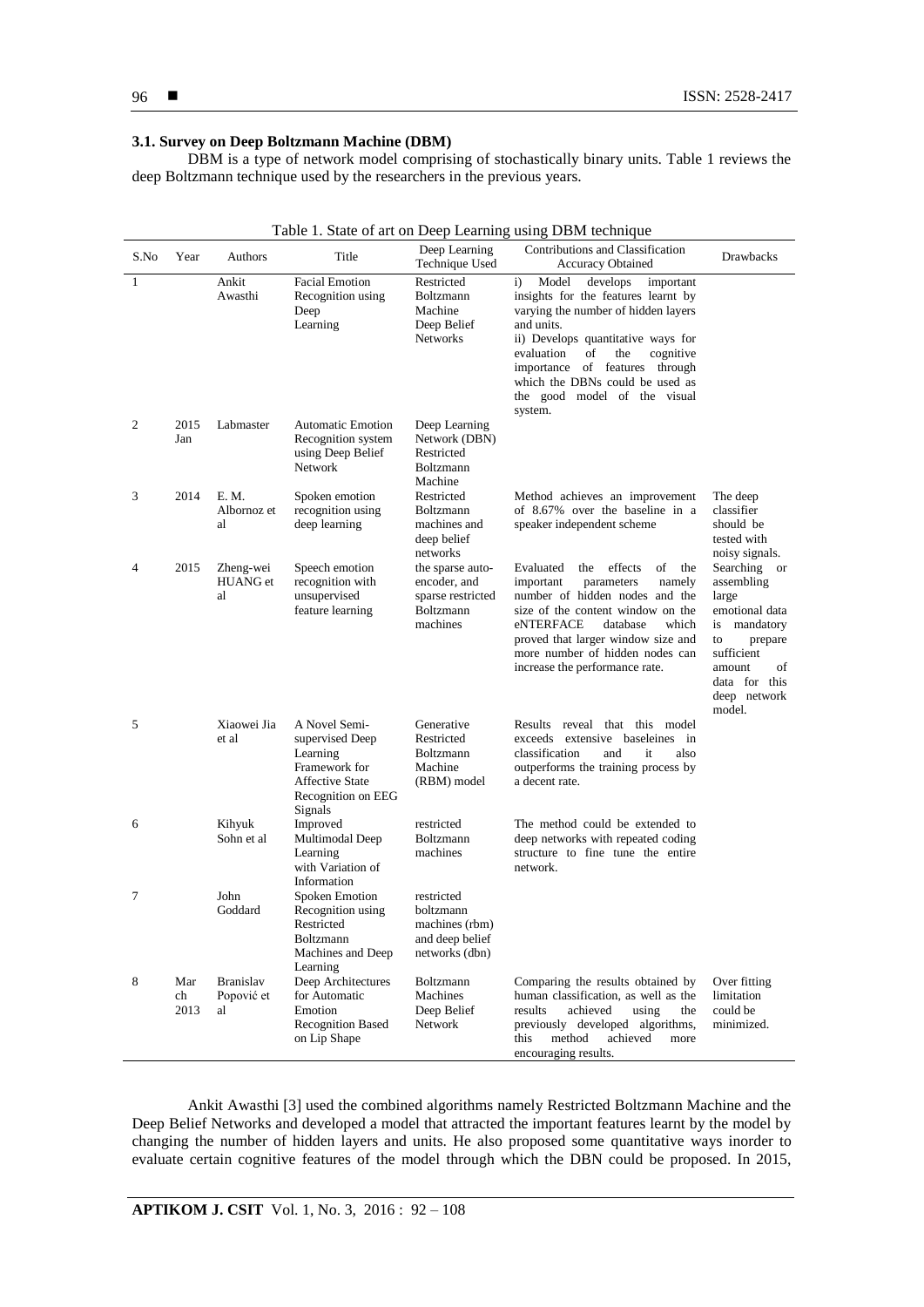Labmaster [4] proposed an automatic emotion recognition model using the combined algorithms namely DBN and RBM. In 2014, E.M. Albornoz et al [5], developed a model for spoken emotion recognition. They used the two techniques namely RBM and DBN and achieved an improvement of 8.67% over the existing baseline speaker independent scheme. This model could be further enhanced by testing the classifier with noisy signals.

In 2015, Zheng–Wei Huang et al [6], developed a model for Speech emotion recognition using unsupervised feature learning in an eNTERFACE database and proved that the performance of the system could be improved by larger window size and more number of hidden nodes. They used the combined models namely the SAE and the sparse restricted DBM They also insisted that the speech data should be fine tuned using labeled data inorder to improve the performance of the network model.Also large number of emotional data should be collected inorder to prepare enough data for the network model. Since the deep learning method is sensitive to small changes in the input features, the features affecting the speaker variations or environmental distortions could be analyzed and removed.

Xiaowei Jia et al [7] developed a Novel Semi-supervised Deep Learning framework using EEG signals for affective state recognition .They used the model generative restricted RBM and the results revealed that the model outperformed the baselines in classification and it improved in training using a decent margin. Kihyuk Sohen et al [8] developed an improved multimodel deep learning with variation of information. They used the RBM technique and found that this method could be extended to deep networks with recurrent coding structure to fine tune the whole network. John Goddard [9] developed a model for spoken emotion recognition. He used the models namely RBM and DBN. In March 2013, Brainslav Popovix et al [10] developed a model for Automatic Emotion Recognition based on lip shape. They used both the models namely Boltzmann Machine and DBN. Results indicated that the model achieved encouraging classification when compared with the results achieved using human comparison even with small amount of training data. This model could be made efficient by minimizing the limitation of overfitting. On the whole, survey on DBMs indicated that in most of the studies DBMs are combined with either SAE or DBN.

## **3.2. Survey on Deep Belief Networks (DBN)**

From Table 2, it is analyzed that DBN technique could be used separately for classification purpose unlike DBM technique. In March 2016, Hiranmayi Ranganathan et al [11] proposed a multimodal emotion recognition system using the 2 deep learning techniques namely DBN and the convolutional DBN (CDBN) models. In 2016, Xuanyang Xia et al [12], discussed a biologically inspired model using the Cascaded CNN model, CDBN model and the hierarchical max pooling (HMAX) models. Using this model, they were able to estimate the center locations of the facial components, locations of the most discriminative feature learning and selection and also to utilize a new memory formation by integrating the preliminary facts, expression modulation and final decision process. Yelin Kim et al [13] proposed an audio–visual emotion recognition system using DBN models which could generate audio-visual features for emotion classification even in an unsupervised manner. Yan Zhang et al [14] developed a model for speech recognition using the DNN and DBN models. In 2014, Kevin Terusaki et al[15] developed an emotion detection model using DBN which learns human- interpretable features even when it is pretrained with unlabeled data. In 2006, Geoffrey E.Hinton et al [16] developed a model using DBN which can learn the networks one layer at a time. In 2014, Bu Chen et al [17], developed a model for chinese speech emotion recognition in which the speech emotion recognition rate of the system reached 86.5% than the SVM method discussed in the earlier study. Wei- Long Zheng et al [18] proposed an EEG based emotion classification using DBN and obtained the highest average accuracy of 86.91% with the DBN- HMM model. Ping Liu et al [19 ] developed a Facial Expression Recognition model using Boosted DBN which performed the three training stages namely feature learning, selection and classifier construction. Chenchen Huang et al in August 2014 developed a speech emotion recognition model through which the emotional characteristic parameter from the speech signals could be extracted accurately and automatically thereby improving the recognition rate. They used SVM and DBN models. Erik M.Schimdt et al [20] proposed modeling and predicting emotion in music by using the deep learning techniques namely regression based DBNs. Table 2 summarizes the state of art for DBNs on facial emotion recognition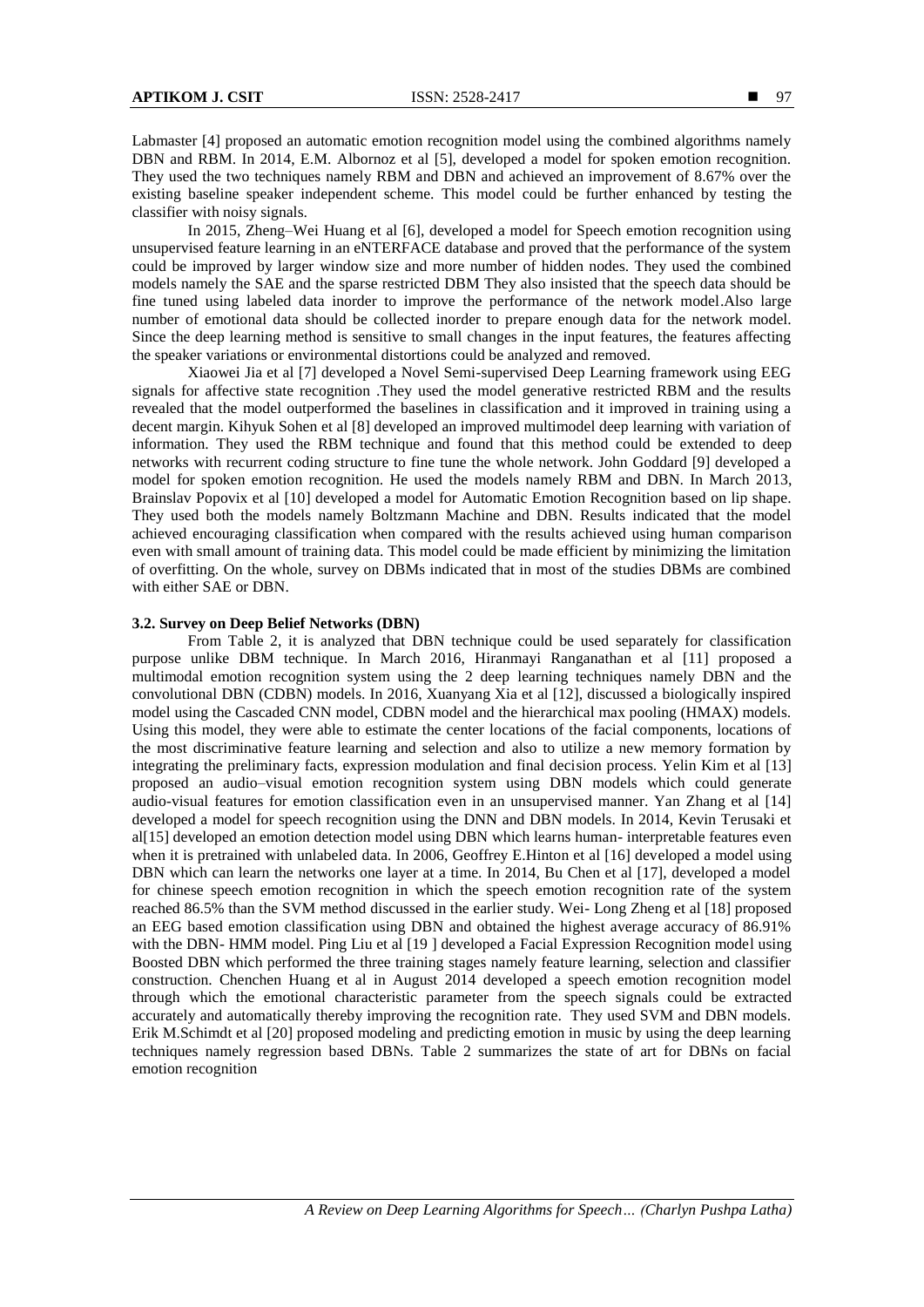|                |      |                                             |                                                                                                                               |                                                                                                                                                   | I able 2. State of art on Deep Learning using DBN technique                                                                                                                                                                                                                                                                                                                                 |                                                                                                                                                                                                                                                                                                                                                                                                                                                             |
|----------------|------|---------------------------------------------|-------------------------------------------------------------------------------------------------------------------------------|---------------------------------------------------------------------------------------------------------------------------------------------------|---------------------------------------------------------------------------------------------------------------------------------------------------------------------------------------------------------------------------------------------------------------------------------------------------------------------------------------------------------------------------------------------|-------------------------------------------------------------------------------------------------------------------------------------------------------------------------------------------------------------------------------------------------------------------------------------------------------------------------------------------------------------------------------------------------------------------------------------------------------------|
| S.No           | Year | Authors                                     | Title                                                                                                                         | Deep Learning<br>Technique<br>Used                                                                                                                | Contributions and<br><b>Classification Accuracy</b><br>Obtained                                                                                                                                                                                                                                                                                                                             | Drawbacks                                                                                                                                                                                                                                                                                                                                                                                                                                                   |
| 1              | 2016 | Xuanyang<br>Xia et al                       | А<br>biologically<br>inspired<br>model<br>mimicking<br>the memory<br>and two<br>distinct<br>pathways<br>of face<br>perception | Cascaded-CNN<br>(convolutional)<br>neural networks<br>convolutional<br>deep belief<br>networks<br>(CDBN)<br>hierarchical<br>max-pooling<br>(HMAX) | i) Identification of Center<br>locations of facial<br>components.<br>ii)Easy use of locating the<br>places containing the most<br>discriminative information<br>and parallel scheme to<br>complete the feature<br>learning and selection<br>iii)Encoding important<br>characteristics of the facial<br>components by combining<br>the integration modulation<br>and final decision process. |                                                                                                                                                                                                                                                                                                                                                                                                                                                             |
| 2              |      | Yelin Kim<br>et al                          | Deep<br>learning for<br>robust<br>feature<br>generation<br>In<br>audiovisual<br>emotion<br>recognition                        | Deep<br><b>Belief Network</b><br>models                                                                                                           | DBNs can be used to<br>generate audio-visual<br>features for emotion<br>classification, even in an<br>unsupervised context.                                                                                                                                                                                                                                                                 | i) Investigation on the<br>comparative advantage<br>of deep learning techniques<br>with additional emotion<br>corpora and the<br>investigation of deep<br>modeling could be done in<br>the context of dynamic<br>feature generation.<br>ii) Visualization of complex<br>dependencies<br>between either features or<br>weights between hidden<br>nodes of the<br>DBNs will open a new<br>gateway for the<br>interpretation of audio-<br>visual emotion data. |
| 3              |      | Yan<br>Zhang et<br>al                       | Speech<br>Recognitio<br>n Using<br>Deep<br>Learning<br>Algorithms                                                             | deep neural<br>networks<br>(DNN) and<br>deep belief<br>networks<br>(DBN)                                                                          | Applying typical deep<br>learning algorithms,<br>including deep neural<br>networks (DNN) and deep<br>belief networks (DBN), for<br>automatic continuous speech<br>recognition.                                                                                                                                                                                                              | DBN-based speech<br>recognition system beats<br>other two speech recognition<br>systems.                                                                                                                                                                                                                                                                                                                                                                    |
| $\overline{4}$ | 2014 | Kevin<br>Terusaki<br>and Vince<br>Stigliani | Emotion<br>Detection<br>using Deep<br><b>Belief</b><br><b>Networks</b>                                                        | Deep Belief<br>Network                                                                                                                            | <b>DBN</b> architectures<br>autonomously learns<br>representationally useful and<br>human-interpretable features<br>of the input, and this method<br>is still effective when<br>pretrained with unlabeled<br>data.                                                                                                                                                                          | i) Difficult to visualize the<br>pre-training filters beyond<br>the first layer and hence<br>further research can be<br>devoted to finding a good<br>method to visualize the<br>contribution of deeper<br>hidden units.<br>ii) Additional time should be<br>devoted to a real-time<br>emotion detection system<br>that would use the trained<br>DBN to recognize an<br>emotion through a webcam.                                                            |
| 5              | 2006 | Geoffrey<br>E. Hinton<br>et al              | A Fast<br>Learning<br>Algorithm<br>for Deep<br><b>Belief Nets</b>                                                             | Deep Belief<br>Network                                                                                                                            | Proposed algorithm learns<br>deep, directed belief<br>networks one layer at a time,<br>provided the top two layers<br>form an undirected<br>associative memory                                                                                                                                                                                                                              | i) Use of top-down<br>feedback during perception<br>is limited to the associative<br>memory in the top two<br>layers.<br>ii) No systematic way of<br>dealing with perceptual<br>invariances.<br>iii) Does not learn to<br>sequentially attend to the<br>objects when discrimination<br>is difficult.                                                                                                                                                        |
| 6              | 2014 | Bu Chen<br>et al                            | A Study of<br>deep belief<br>network                                                                                          | deep belief<br>network (DBN)                                                                                                                      | The speech emotion<br>recognition rate of the<br>system reached 86.5%,                                                                                                                                                                                                                                                                                                                      | By training the data set, the<br>study of speech emotion<br>recognition based on DBNs                                                                                                                                                                                                                                                                                                                                                                       |

Table 2. State of art on Deep Learning using DBN technique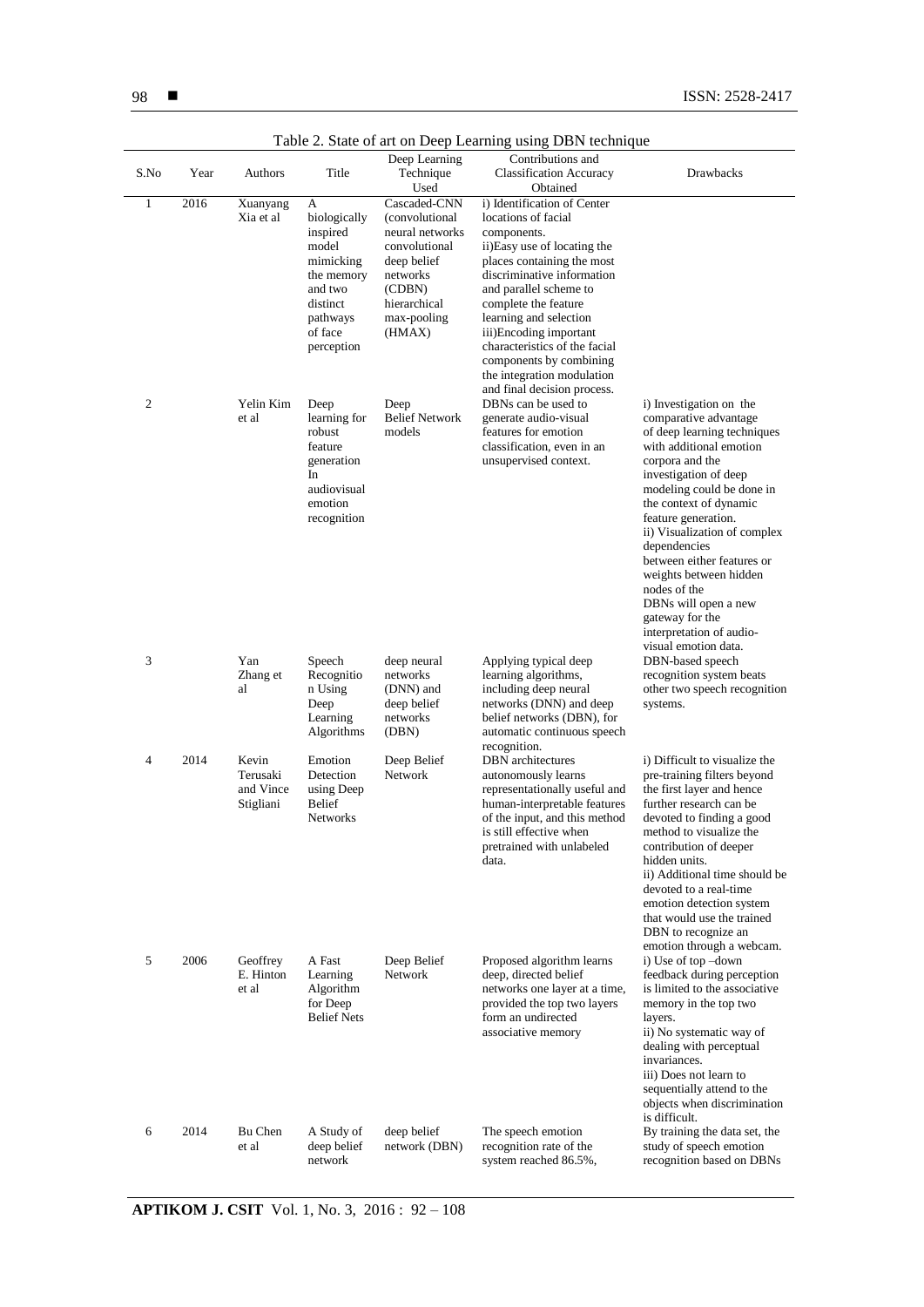| S.No | Year           | Authors                                                                                                                                                                             | Title                                                                                                                                      | Deep Learning<br>Technique                               | Contributions and<br><b>Classification Accuracy</b>                                                                                                                                                                                                                                                                         | Drawbacks                                                                                                      |
|------|----------------|-------------------------------------------------------------------------------------------------------------------------------------------------------------------------------------|--------------------------------------------------------------------------------------------------------------------------------------------|----------------------------------------------------------|-----------------------------------------------------------------------------------------------------------------------------------------------------------------------------------------------------------------------------------------------------------------------------------------------------------------------------|----------------------------------------------------------------------------------------------------------------|
|      |                |                                                                                                                                                                                     |                                                                                                                                            | Used                                                     | Obtained                                                                                                                                                                                                                                                                                                                    |                                                                                                                |
|      |                |                                                                                                                                                                                     | based<br>Chinese<br>speech<br>emotion<br>recognition                                                                                       |                                                          | which was 7% higher than<br>the original SVM method.                                                                                                                                                                                                                                                                        | is done and the recognition<br>rate is improved further.                                                       |
| 7    |                | Wei-Long<br>Zheng et<br>al                                                                                                                                                          | EEG-<br><b>BASED</b><br><b>EMOTION</b><br><b>CLASSIFI</b><br><b>CATION</b><br><b>USING</b><br>DEEP<br><b>BELIEF</b><br><b>NETWOR</b><br>KS | deep belief<br>network (DBN)                             | i) Average accuracies of<br>DBN-HMM, DBN, GELM,<br>SVM, and KNN in the<br>experiments are 87.62%,<br>86.91%, 85.67%, 84.08%,<br>and 69.66%, respectively.<br>ii)The reliability of<br>classifications achieved<br>suggests that such neural<br>signatures associated with<br>positive or negative<br>emotions do exist.     |                                                                                                                |
| 8    |                | Ping Liu<br>et al                                                                                                                                                                   | Facial<br>Expression<br>Recognitio<br>n via a<br><b>Boosted</b><br>Deep Belief<br>Network                                                  | <b>Boosted Deep</b><br><b>Belief Network</b><br>(BDBN)   | A novel Boosted Deep<br>Belief Network (BDBN) for<br>performing the three training<br>stages namely feature<br>learning, feature selection,<br>and classifier construction<br>are performed iteratively in<br>a unified loopy framework.                                                                                    |                                                                                                                |
| 9    | August<br>2014 | Research<br>Article<br>A<br>Research<br>of Speech<br>Emotion<br>Recogniti<br>on Based<br>on<br>Deep<br><b>Belief</b><br>Network<br>and SVM<br>Chenchen<br>Huan<br>Chenchen<br>Huang | A Research<br>of Speech<br>Emotion<br>Recognitio<br>n based on<br>Deep Belief<br>networks<br>and SVM                                       | Deep Belief<br><b>Network</b>                            | Extraction of the emotional<br>characteristic parameter<br>from emotional speech<br>signals is done automatically<br>and accurately, improving<br>the recognition rate of<br>emotional speech<br>recognition obviously.                                                                                                     | The time cost for training<br>DBNs feature extraction<br>model is higher compared to<br>other neural networks. |
| 10   |                | Erik M.<br>Schmidt<br>et al                                                                                                                                                         | Modeling<br>and<br>Predicting<br>Emotion in<br>Music                                                                                       | Regression<br>based<br>deep belief<br>networks<br>(DBNs) | i) Models relationships<br>using a conditional random<br>field (CRF), a powerful<br>graphical model that is<br>trained to predict the<br>conditional probability for a<br>sequence of labels.<br>ii) The application of<br>regression based (DBNs) to<br>learn features directly from<br>magnitude spectra are<br>analyzed. | Models should be found that<br>could incorporate multiple<br>spectral time-scales to<br>derive musical emotion |

## **3.3. Survey on Convolutional Neural Networks (CNN)**

Table 3 summarizes the literature review on the convolutional neural network technique. In March 2016, Shashank Jaiswal et al [21], proposed a dynamic appearance for the shape of facial action unit using the convolutional and bi-directional long short-term memory neural networks (CNN- BLSTM) method which learned the dynamic appearance and shape of the facial regions. In 2016, Quanzeng You et al [22] developed a model for Joint Visual Textual Sentiment analysis of social multimedia using the cross-modality consistent regression technique which fine tunes the CNN model. In May 2016, Quanzeng You et al [23] analyzed a method to build large scale dataset for image emotion recognition using the Deep CNN model.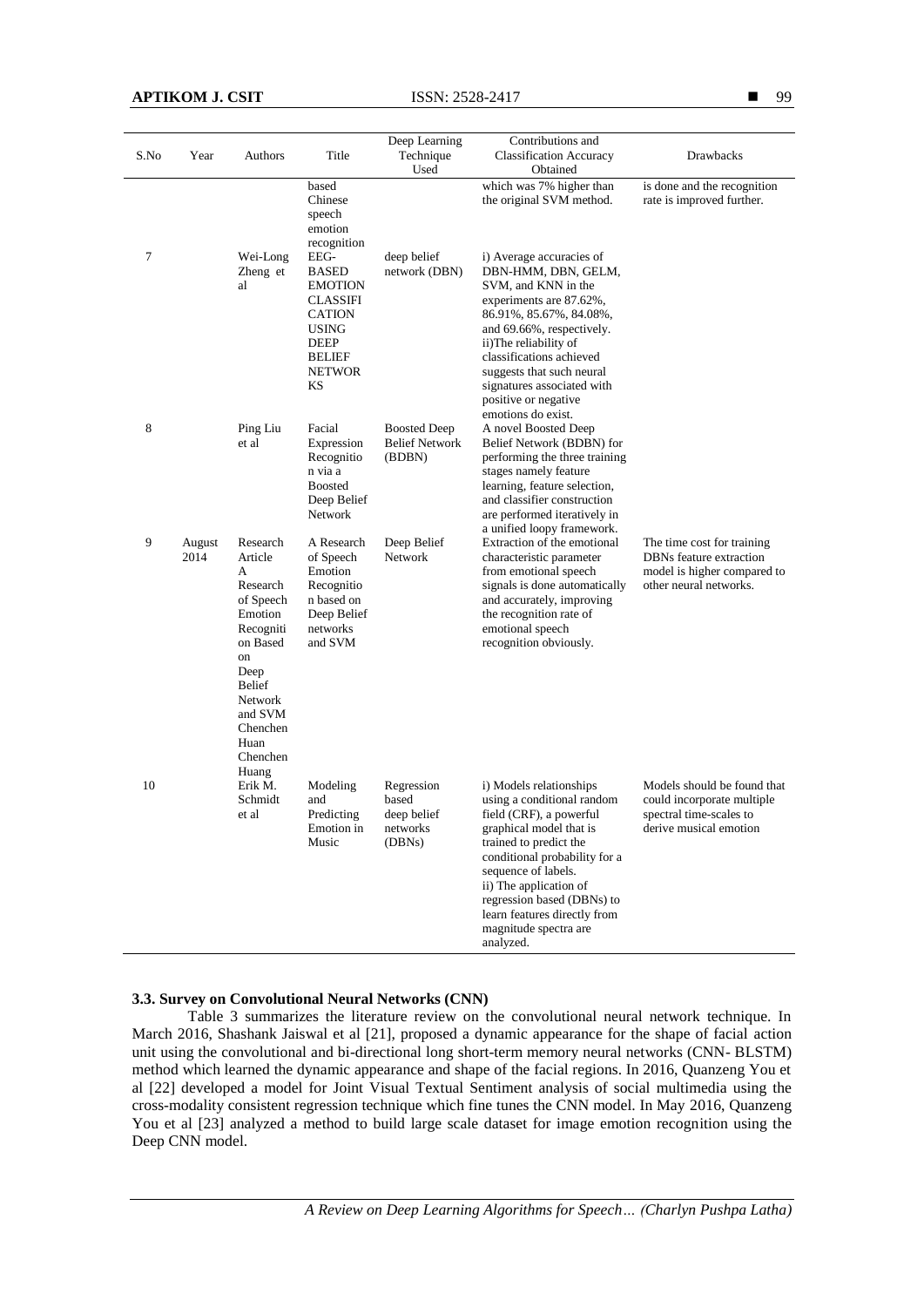In May 2016, Steven K.Esser et al [24] developed a model for efficient Neuromorphic computing using the Deep CNN technique. In Feb 2016, Carlos Argueta [25] developed a facial emotion recognition using the techniques namely simple softmax regression deeper code (MNIST) and a 2D CNN. Hong–Wei Ng et al [26] developed a model for emotion recognition on small datasets using Deep CNN technique. The results achieved showed that the cascading fine tune approach achieved better results than a single stage tuning. Victor Emil Neagoe et al [27] developed a model for Subject independent emotion recognition from facial expressions using combined CNN and DBN and achieved higher accuracy.

George Trigeorgis et al [28] proposed an end-to-end speech emotion recognition using combined CNN and Long Short Term memory (LSTM) networks. In 2015, Samira Ebrahimi Kahou et al [29] proposed a Recurrent Neural Network platform for Emotion recognition in video using the CNN hybrid RNN (CNN-RNN) model. In 2015, Gil Levi et al [30] proposed emotion recognition in the wild through CNN and Mapped Binary patterns. Amogh Gudi et al [31] used Deep CNN model to promote deep learning based FACS action unit occurrence and Intensity estimation.

In 2014, Amogh Gudi [32] also developed a method to recognize semantic features in faces using the CNN and the maximum pooling local contrast normalization technique. In December 2015, Pablo Barros et al [33] developed a multimodal emotional state recognition using CNN model and achieved higher accuracy of 91.3%. Yilin Yan et al [34] used CNN with bootstrapping technique for imbalanced multimedia data classification. Li Wang et al [35] used CNN for a creative application to video analytics for a smart city. They created an advanced hardware, which reduced the training time for deep neural networks. In 2011, Moez Baccouche et al [36] formulated a sequential deep learning for human action recognition using the 3D CNN and improved the recognition accuracy from 92.17% to 94.39%. Claudia Aracena [37] developed a repository for EEG- based Emotion classification using the CNN model which could efficiently learn to represent the data.

| S.No           | Year          | Authors                                                        | Title                                                                                                                          | Deep<br>Learning<br>Technique<br>Used                                                                                   | Contributions and<br><b>Classification Accuracy</b><br>Obtained                                                                                                                                                                                                                                                                                                        | <b>Drawbacks</b>                                                                                                                                                                                                                                                                                                                                                                         |
|----------------|---------------|----------------------------------------------------------------|--------------------------------------------------------------------------------------------------------------------------------|-------------------------------------------------------------------------------------------------------------------------|------------------------------------------------------------------------------------------------------------------------------------------------------------------------------------------------------------------------------------------------------------------------------------------------------------------------------------------------------------------------|------------------------------------------------------------------------------------------------------------------------------------------------------------------------------------------------------------------------------------------------------------------------------------------------------------------------------------------------------------------------------------------|
| 1              | 2016<br>March | Shashank<br>Jaiswal<br>Michel<br>Valstar                       | Deep Learning the<br>Dynamic<br>Appearance and<br>Shape of Facial<br><b>Action Units</b>                                       | Convolutional<br>and Bi-<br>directional<br>Long Short-<br>Term Memory<br>Neural<br><b>Networks</b><br>$(CNN-$<br>BLSTM) | i) Learns the dynamic<br>appearance and shape of<br>facial regions for Action<br>Unit detection.<br>ii) Each component of the<br>system contributes<br>towards an improvement<br>in the model<br>performance.                                                                                                                                                          | To increase the<br>performance with<br>more challenging<br>results                                                                                                                                                                                                                                                                                                                       |
| $\overline{2}$ | 2016          | Quanzeng<br>You<br>Jiebo Lou<br>Hailin Jin<br>Jianchao<br>Yang | Cross-modality<br>Consistent<br>Regression for Joint<br>Visual-Textual<br><b>Sentiment Analysis</b><br>of Social<br>Multimedia | cross-modality<br>consistent<br>regression<br>(CCR) model                                                               | The developed (CCR)<br>model utilizes both the<br>state-of-the-art visual and<br>textual sentiment analysis<br>techniques.                                                                                                                                                                                                                                             | Sentiment analysis<br>results encourage<br>further research on<br>online user generated<br>multimedia content.                                                                                                                                                                                                                                                                           |
| 3              | 2016<br>May   | Quanzeng<br>You<br>Jiebo Lou<br>Hailin Jin<br>Jianchao<br>Yang | Building a Large<br><b>Scale Dataset for</b><br><b>Image Emotion</b><br>Recognition: The<br>Fine Print and The<br>Benchmark    | Deep<br>Convolutional<br>Neural<br><b>Network</b>                                                                       | i)Development of a new<br>data set which started<br>from $3+$ million weakly<br>labeled images of<br>different emotions and<br>ended up 30 times as<br>large as the current<br>largest publicly available<br>visual emotion data set.<br>ii) Evaluation of the deep<br>visual features extracted<br>from differently trained<br>neural network<br>models is exhibited. | i) Visual emotion<br>analysis results can<br>encourage further<br>research on online<br>user generated<br>multimedia content<br>in the wild.<br>ii)Better<br>understanding of the<br>relationship between<br>emotion arousals and<br>visual stimuli could<br>be developed and<br>further extension of<br>understanding the<br>valence are the<br>primary future<br>directions for visual |

Table 3. State of art on Deep Learning using CNN technique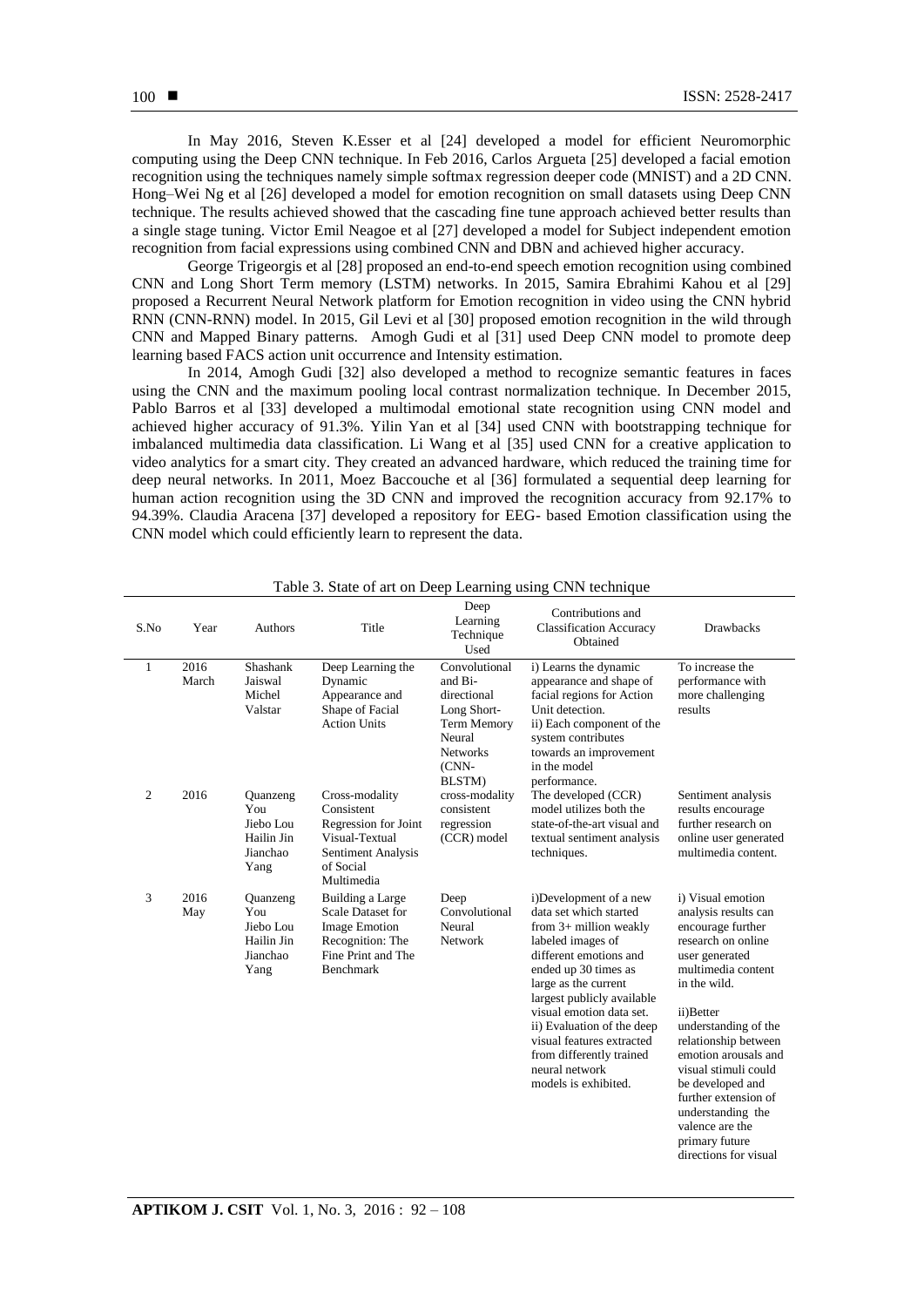**APTIKOM J. CSIT** ISSN: 2528-2417

| S.No           | Year        | Authors                                          | Title                                                                                                                                                              | Deep<br>Learning<br>Technique                                                                                                                                   | Contributions and<br><b>Classification Accuracy</b>                                                                                                                                                                                                                                                                                                                                           | Drawbacks                                                                                                                                                                                          |
|----------------|-------------|--------------------------------------------------|--------------------------------------------------------------------------------------------------------------------------------------------------------------------|-----------------------------------------------------------------------------------------------------------------------------------------------------------------|-----------------------------------------------------------------------------------------------------------------------------------------------------------------------------------------------------------------------------------------------------------------------------------------------------------------------------------------------------------------------------------------------|----------------------------------------------------------------------------------------------------------------------------------------------------------------------------------------------------|
|                |             |                                                  |                                                                                                                                                                    | Used                                                                                                                                                            | Obtained                                                                                                                                                                                                                                                                                                                                                                                      |                                                                                                                                                                                                    |
|                |             |                                                  |                                                                                                                                                                    |                                                                                                                                                                 |                                                                                                                                                                                                                                                                                                                                                                                               | emotion analysis                                                                                                                                                                                   |
| $\overline{4}$ | 2016<br>May | Steven K.<br>Esser et al                         | Convolutional<br>Networks for Fast,<br>Energy-Efficient<br>Neuromorphic<br>Computing                                                                               | deep<br>convolution<br>networks                                                                                                                                 | The algorithmic power of<br>deep learning can be<br>merged with the<br>efficiency of<br>neuromorphic processors,<br>bringing the promise of<br>embedded, intelligent,<br>brain-inspired<br>computing one                                                                                                                                                                                      | Co design between<br>algorithms and future<br>neuromorphic<br>architectures could be<br>implemented which<br>promises better<br>accuracy and<br>efficiency.                                        |
| 5              | 2016<br>Feb | Carlos<br>Argueta                                | <b>Facial Emotion</b><br>Recognition:<br>Single-Rule $1-0$<br>DeepLearning                                                                                         | simplest code<br>(simple)<br>MNIST), a<br>modest<br>softmax<br>regression<br>deeper code<br>(deep<br>MNIST), a<br>two-layers<br>Convolutional<br><b>Network</b> |                                                                                                                                                                                                                                                                                                                                                                                               |                                                                                                                                                                                                    |
| 6              |             | Hong-Wei<br>Ng et al                             | Deep Learning for<br>Emotion<br>Recognition on<br><b>Small Datasets</b><br><b>Using Transfer</b><br>Learning                                                       | deep<br>Convolutional<br>Neural<br>Network<br>(CNN)                                                                                                             | <b>Experimental results</b><br>show that cascading fine-<br>tuning approach achieves<br>better results, compared<br>to a single stage fine<br>tuning with the combined<br>datasets with an overall<br>accuracy of 48.5%<br>obtained in the validation<br>set and 55.6% in the test<br>set, which compares<br>favorably to the<br>respective 35.96% and<br>39.13% of the challenge<br>baseline | The difficulty in<br>assigning correct<br>labels to faces<br>depicting some of the<br>more nuanced<br>emotions, and how<br>that can affect the<br>performance of our<br>models could be<br>solved. |
| 7              |             | VICTOR-<br><b>EMIL</b><br><b>NEAGOE</b><br>et al | A Deep Learning<br>Approach for<br>Subject Independent<br>Emotion<br>Recognition from<br>Facial Expressions                                                        | CNN and<br>DBN                                                                                                                                                  | Two deep learning<br>models namely DBN and<br>CNN models were<br>proposed and the<br>efficiency obtained were<br>65.22% and 95.71%<br>respectively for both<br>person independent and<br>person dependent<br>approaches.                                                                                                                                                                      |                                                                                                                                                                                                    |
| 8              |             | George<br>Trigeorgis<br>et al                    | ADIEU<br><b>FEATURES? END-</b><br><b>TO-END SPEECH</b><br><b>EMOTION</b><br><b>RECOGNITION</b><br>USING<br>A DEEP<br>CONVOLUTIONA<br>L RECURRENT<br><b>NETWORK</b> | Convolutional<br>Neural<br><b>Networks</b><br>(CNNs) with<br>LSTM<br>networks                                                                                   | A solution is proposed to<br>the problem of 'context-<br>aware' emotional relevant<br>feature extraction, by<br>combining Convolutional<br>Neural Networks (CNNs)<br>with LSTM networks, in<br>order to automatically<br>learn the best<br>representation of the<br>speech signal directly<br>from the raw time<br>representation                                                             |                                                                                                                                                                                                    |
| 9              | 2015        | Samira<br>Ebrahimi<br>Kahou et al                | <b>Recurrent Neural</b><br><b>Networks</b><br>for Emotion<br>Recognition in<br>Video                                                                               | convolutional<br>neural<br>networks<br>(CNNs)<br>hybrid<br>CNN-RNN<br>architecture                                                                              | A complete system for<br>the 2015 Emotion<br>Recognition in the Wild<br>(EmotiW) Challenge is<br>proposed                                                                                                                                                                                                                                                                                     |                                                                                                                                                                                                    |

■ 101

*A Review on Deep Learning Algorithms for Speech… (Charlyn Pushpa Latha)*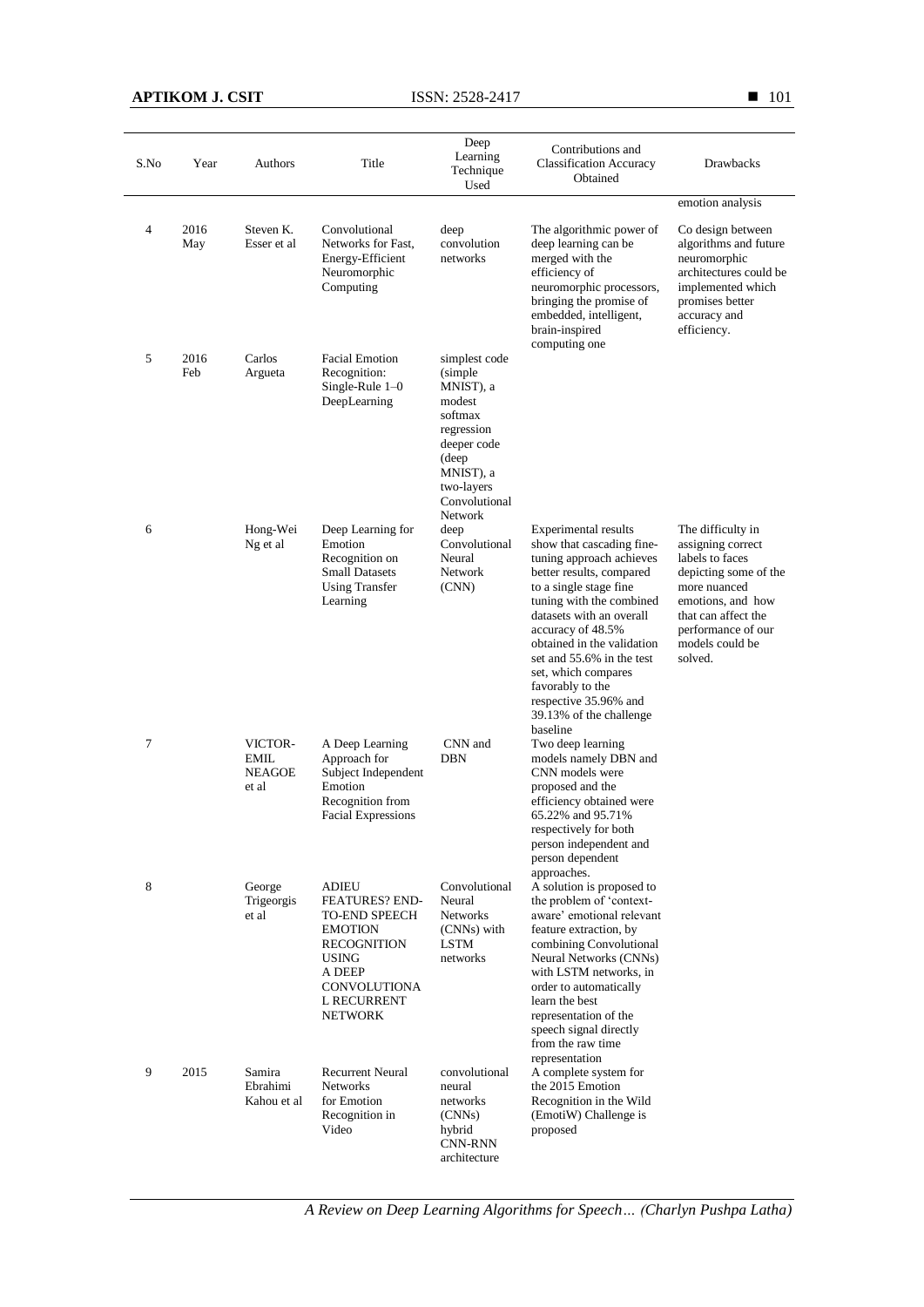| S.No | Year              | Authors                    | Title                                                                                                             | Deep<br>Learning<br>Technique<br>Used                                                                   | Contributions and<br><b>Classification Accuracy</b><br>Obtained                                                                                                                                                                                                                                                                                                                 | Drawbacks                                                                                                                                                                                                                                                                                                                                                        |
|------|-------------------|----------------------------|-------------------------------------------------------------------------------------------------------------------|---------------------------------------------------------------------------------------------------------|---------------------------------------------------------------------------------------------------------------------------------------------------------------------------------------------------------------------------------------------------------------------------------------------------------------------------------------------------------------------------------|------------------------------------------------------------------------------------------------------------------------------------------------------------------------------------------------------------------------------------------------------------------------------------------------------------------------------------------------------------------|
| 10   | 2015              | Gil Levi<br>et al          | Emotion<br>Recognition in the<br>Wild via<br>Convolutional<br>Neural<br>Networks and<br>Mapped Binary<br>Patterns | Convolutional<br>Neural<br><b>Networks</b><br>(CNN)                                                     | Model is designed with<br>the goal of simplifying<br>the problem domain by<br>removing confounding<br>factors from the input<br>images, with an emphasis<br>on image illumination<br>variations which in an<br>effort reduces the amount<br>of data required to<br>effectively train deep<br>CNN models.                                                                        |                                                                                                                                                                                                                                                                                                                                                                  |
| 11   |                   | Amogh<br>Gudi et al        | Deep Learning<br>based FACS Action<br>Unit Occurrence<br>and Intensity<br>Estimation                              | a deep<br>convolutional<br>neural<br>network<br>(CNN)                                                   | A novel application of a<br>deep (CNN) to recognize<br>AUs.                                                                                                                                                                                                                                                                                                                     |                                                                                                                                                                                                                                                                                                                                                                  |
| 12   | 2014              | Amogh<br>Gudi              | Recognizing<br><b>Semantic Features</b><br>in Faces<br>using Deep<br>Learning                                     | Convolution<br>Neural<br><b>Netwoks</b><br>Maximum<br>Pooling<br><b>Local Contrast</b><br>Normalization | Explores the<br>effectiveness of the<br>system to recognize the<br>various semantic features<br>like emotions, age,<br>gender, ethnicity etc<br>present in faces.                                                                                                                                                                                                               | i) A limiting factor in<br>the conducted<br>experiments is the<br>available<br>computational<br>resources.<br>ii) Another limiting<br>factor is the size of<br>the dataset and the                                                                                                                                                                               |
| 13   | Decemb<br>er 2015 | Pablo<br>Barros et al      | Multimodal<br>emotional state<br>recognition using<br>sequence-dependent<br>deep hierarchical<br>features         | Convolutional<br>Neural<br><b>Networks</b>                                                              | Experiments show that a<br>significant improvement<br>of recognition accuracy is<br>achieved when<br>hierarchical features and<br>multimodal information<br>is used in which the<br>model improves the<br>accuracy of state-of-the-<br>art approaches from<br>82.5% reported in the<br>literature to 91.3% for a<br>benchmark dataset on<br>spontaneous emotion<br>expressions. | quality of annotations<br>i) Further analysis of<br>the features learned<br>by the architecture in<br>each experiment<br>would help to<br>visualize the complex<br>features extracted by<br>the model.<br>Ii) Implementation of<br>the model in a real-<br>world scenario will<br>be explored, to<br>extend the model to<br>real-time continuous<br>recognition. |
| 14   |                   | Yilin Yan<br>et al         | Deep Learning for<br>Imbalanced<br>Multimedia Data<br>Classification                                              | Convolutional<br>Neural<br>Networks<br>(CNNs) with<br>Bootstrapping<br>Technique                        | CNNs are<br>computationally<br>expensive in which the<br>extended CNN can work<br>effectively on low-level<br>features, which greatly<br>reduces the required<br>training time in deep<br>learning.                                                                                                                                                                             |                                                                                                                                                                                                                                                                                                                                                                  |
| 15   |                   | Li Wang et<br>al           | Deep Learning<br>Algorithms with<br>Applications to<br>Video Analytics for<br>A Smart City: A<br>Survey           | Convolutional<br>Neural<br>Networks                                                                     | New advanced hardware<br>(e.g. GPU) has largely<br>reduced the training time<br>for deep networks.                                                                                                                                                                                                                                                                              |                                                                                                                                                                                                                                                                                                                                                                  |
| 16   |                   | Moez<br>Baccouche<br>et al | Sequential Deep<br>Learning<br>for Human Action<br>Recognition                                                    | 3D<br>Convolutional<br>Neural<br><b>Networks</b>                                                        | The neural-based deep<br>model is developed to<br>classify sequences of<br>human actions, without a<br>priori modeling, but<br>relying only on automatic<br>learning from training<br>examples with accuracies<br>of 94.39% and 92.17%.                                                                                                                                         | Main limitation is the<br>adaptation of the<br>training algorithm,<br>especially when<br>calculating the<br>retro-propagated<br>error                                                                                                                                                                                                                            |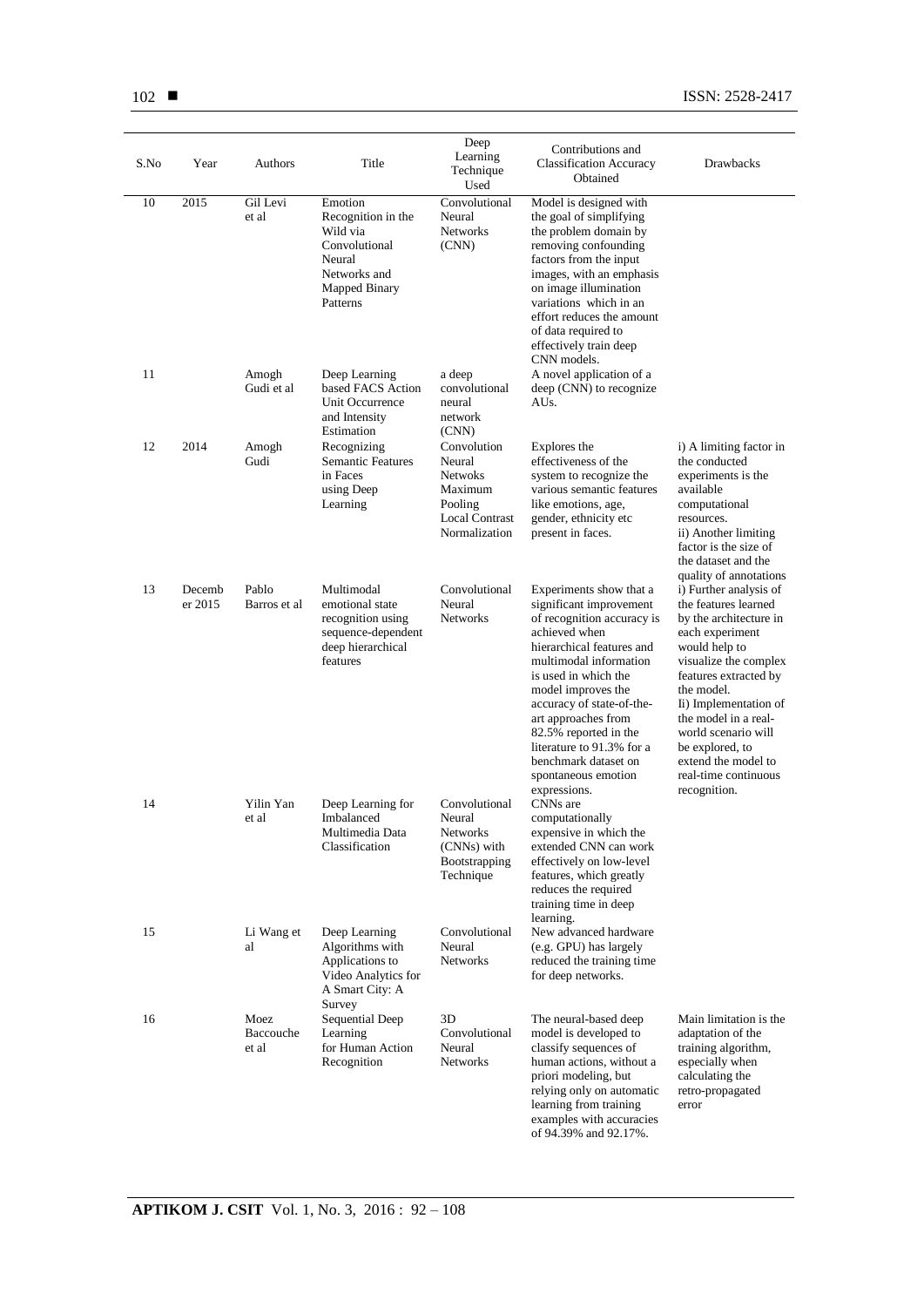| S.No | Year | <b>Authors</b>     | Title                                                                                                | Deep<br>Learning<br>Technique<br>Used       | Contributions and<br><b>Classification Accuracy</b><br>Obtained                                                                       | <b>Drawbacks</b>                                                                                 |
|------|------|--------------------|------------------------------------------------------------------------------------------------------|---------------------------------------------|---------------------------------------------------------------------------------------------------------------------------------------|--------------------------------------------------------------------------------------------------|
| 17   |      | Claudia<br>Aracena | Towards An<br><b>Unified Replication</b><br>Repository for<br>EEG-based<br>Emotion<br>Classification | Convolutional<br>Neural<br>Network<br>(CNN) | Model automatically<br>learns to represent the<br>data that can be<br>competitive in<br>comparison with<br>manually crafted features. | Study on how the<br>hyperparameter setup<br>affects the<br>performance of the<br>classification. |

## **3.4. Survey on Stacked Auto-Encoders (SAE)**

In Feb 2016, Wei Liu et al [38] used the deep learning techniques namely Deep Auto Encoder for unimodal task. Bimodal deep encoder for multimodal task and developed a multimodal emotion recognition system. The authors achieved the best recognition accuracies of 82.11% for unimodal tasks and 91.01% and 83.25% for bimodal tasks on SEED and DEAP datasets. For cross modal learning task, the accuracy of 66.34% is obtained. In March 2016, Otkrist et al [39], used autoencoder and predictor architectures and designed a deep video gesture recognition using illumination variants. The authors concluded that this model could outperform all other models with a reduced size labeled dataset.

In 2014, Suwicha Jirayucharoesak et al [40], used SAE approach using hierarchical feature learning approach and designed an EEG based Emotion Recognition which overcomed the fitting problem using Principal Component Analysis. Classification accuracies obtained are 49.52% and 46.03% respectively. In 2012, Salah Rifai et al [41], used the multiscale contractive convolutional network (CCNET) Contactive Discriminant Analysis and Contractive Autoencoder obtained the accuracy of 85%. In 2015, Zheng–Wei Huang et al [42] used the combined techniques of the SAE and sparse RBM and developed a model for speech emotion recognition. The authors evaluated the effects of the two parameters namely number of hidden nodes and content window size and concluded the fact that larger window and more hidden nodes increases the performance of the model.

Jun Deng et al [43] used SAE method and designed a SAE based Feature Transfer Learning for Speech emotion recognition. Hector.P et al [44] used the combined deep learning techniques namely auto encoders and CNN, researched on Learning Deep Physiological Models of Affect. Table 4 summarizes the state of art for SAE on facial emotion recognition

| Year              | Authors                                                                   | Title                                                                       | Deep Learning                                                                                | Contributions<br>and                                                                                                                                                                                                | <b>Drawbacks</b>                                                                                                                                                                                                                                                                                                                                                            |
|-------------------|---------------------------------------------------------------------------|-----------------------------------------------------------------------------|----------------------------------------------------------------------------------------------|---------------------------------------------------------------------------------------------------------------------------------------------------------------------------------------------------------------------|-----------------------------------------------------------------------------------------------------------------------------------------------------------------------------------------------------------------------------------------------------------------------------------------------------------------------------------------------------------------------------|
|                   |                                                                           |                                                                             |                                                                                              |                                                                                                                                                                                                                     |                                                                                                                                                                                                                                                                                                                                                                             |
|                   |                                                                           |                                                                             |                                                                                              | <b>Accuracy Obtained</b>                                                                                                                                                                                            |                                                                                                                                                                                                                                                                                                                                                                             |
| 2016              | Wei Liu,                                                                  | Multimodal                                                                  | Deep                                                                                         | i)Unimodal                                                                                                                                                                                                          | i) Clear explanation of<br>confusing matrices is found.                                                                                                                                                                                                                                                                                                                     |
|                   |                                                                           |                                                                             |                                                                                              |                                                                                                                                                                                                                     | ii) Performance of the DAE                                                                                                                                                                                                                                                                                                                                                  |
|                   |                                                                           |                                                                             |                                                                                              |                                                                                                                                                                                                                     | and BDAE networks should                                                                                                                                                                                                                                                                                                                                                    |
|                   |                                                                           |                                                                             |                                                                                              |                                                                                                                                                                                                                     | be further identified when                                                                                                                                                                                                                                                                                                                                                  |
|                   |                                                                           |                                                                             |                                                                                              |                                                                                                                                                                                                                     | the parameters change.                                                                                                                                                                                                                                                                                                                                                      |
|                   |                                                                           |                                                                             |                                                                                              |                                                                                                                                                                                                                     | iii) More experiments should                                                                                                                                                                                                                                                                                                                                                |
|                   |                                                                           |                                                                             |                                                                                              |                                                                                                                                                                                                                     | be conducted in order to                                                                                                                                                                                                                                                                                                                                                    |
|                   |                                                                           |                                                                             |                                                                                              |                                                                                                                                                                                                                     | study the stability of the                                                                                                                                                                                                                                                                                                                                                  |
|                   |                                                                           |                                                                             |                                                                                              |                                                                                                                                                                                                                     | DAE and BDAE networks.                                                                                                                                                                                                                                                                                                                                                      |
| 2016<br>Marc<br>h | Otkrist<br>Gupta<br>Dan<br>Raviv<br>Massachu<br>setts<br>Ramesh<br>Raskar | Deep video<br>gesture<br>recognition<br>using<br>illumination<br>invariants | autoencoder<br>and predictor<br>architectures<br>using an<br>adaptive<br>weighting<br>scheme | Combines autoencoder<br>and predictor<br>architectures using an<br>adaptive weighting<br>scheme coping with a<br>reduced size labeled<br>dataset, while<br>enriching our models<br>from enormous<br>unlabeled sets. | i) Other modalities such as<br>sound could be taken into<br>account.<br>ii) System was built and<br>tested using only frontal<br>perspectives thereby<br>imposing a constraint on the<br>input facial orientations.<br>iii) Though 7 emotions are<br>tested, system could not be<br>able to recognize neutral<br>emotion.<br>iv)Training data samples<br>require more time. |
|                   | Feb                                                                       | Wei-Long<br>Zheng,<br>Bao-<br>Liang Lu                                      | Emotion<br>Recognition<br>Using<br>Multimodal<br>Deep<br>Learning                            | Technique<br>Used<br>AutoEncoder<br>(DAE) for<br>unimodal task<br><b>Bimodal Deep</b><br>AutoEncoder<br>(BDAE) for<br>multimodal<br>task                                                                            | $1400$ $\sigma$ . Blate of art on Deep Learning using $97\Omega$ to terminate<br>Classification<br>enhancement task-<br>82.11%<br>ii)Multimodal<br>facilitation tasks-<br>91.01% and 83.25%<br>on SEED and DEAP<br>datasets, respectively.<br>iii)Cross-modal<br>learning task-66.34%.                                                                                      |

Table 4. State of art on Deep Learning using SAE technique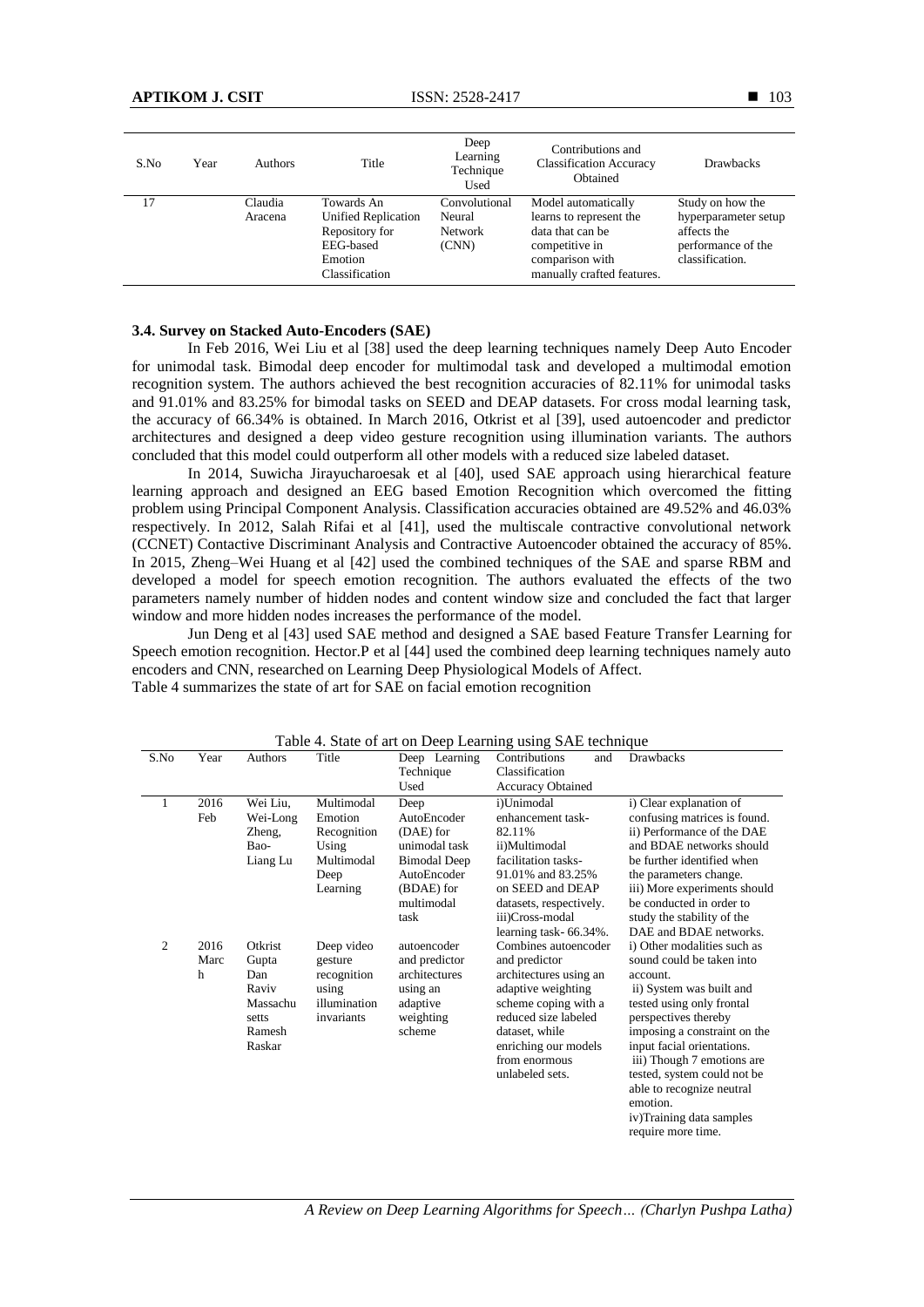| 3 | 2014 | Suwicha<br>Jirayuchar<br>oensak et<br>al | <b>EEG-Based</b><br>Emotion<br>Recognition<br>Using Deep<br>Learning<br>Network<br>with<br>Principal<br>Component<br><b>Based</b><br>Covariate<br>Shift<br>Adaptation | stacked auto<br>encoder (SAE)<br>using<br>hierarchical<br>feature learning<br>approach                                                        | i) Overfitting problem<br>is alleviated using the<br>principal component<br>analysis which extracts<br>the most important<br>components of initial<br>input features.<br>ii)Using covariate shift<br>adaptation of the<br>principal components,<br>the nonstationary<br>effect of EEG signals<br>is minimized.<br>iii) Results indicate<br>that the DLN is<br>capable of classifying<br>three different levels<br>of valence and arousal<br>with an accuracy of<br>49.52% and 46.03%,<br>respectively.<br>iv) Principal<br>component based<br>covariate shift<br>adaptation enhances<br>the respective<br>classification accuracy<br>by 5.55% and 6.53%<br>which provided better<br>performance compared<br>to SVM and naive | The major limitations for<br>performing EEG-based<br>emotion recognition<br>algorithm is dealing with the<br>problem of intersubject<br>variations in their EEG<br>signals. The common<br>features of transferable<br>nonstationary information<br>can be investigated to<br>alleviate the intersubject<br>variation problems.                                                                                                                                                                                                     |
|---|------|------------------------------------------|-----------------------------------------------------------------------------------------------------------------------------------------------------------------------|-----------------------------------------------------------------------------------------------------------------------------------------------|------------------------------------------------------------------------------------------------------------------------------------------------------------------------------------------------------------------------------------------------------------------------------------------------------------------------------------------------------------------------------------------------------------------------------------------------------------------------------------------------------------------------------------------------------------------------------------------------------------------------------------------------------------------------------------------------------------------------------|------------------------------------------------------------------------------------------------------------------------------------------------------------------------------------------------------------------------------------------------------------------------------------------------------------------------------------------------------------------------------------------------------------------------------------------------------------------------------------------------------------------------------------|
| 4 | 2012 | Salah<br>Rifai et al                     | Disentanglin<br>g Factors of<br>Variation for<br>facial<br>expression<br>recognition                                                                                  | Multiscale<br>contractive<br>convolutional<br>network<br>(CCNET)<br>Contactive<br>Discriminative<br>Analysis<br>Contractive<br>Auto - Encoder | Bayes classifiers.<br>The system shifted the<br>accuracy from 82.4%<br>to 85.0% improving<br>the accuracy of a<br>standard CAE by 8%.                                                                                                                                                                                                                                                                                                                                                                                                                                                                                                                                                                                        |                                                                                                                                                                                                                                                                                                                                                                                                                                                                                                                                    |
| 5 | 2015 | Zheng-<br>wei<br><b>HUANG</b><br>et al   | Speech<br>emotion<br>recognition<br>with<br>unsupervise<br>d<br>feature<br>learning                                                                                   | the sparse<br>auto-encoder,<br>and sparse<br>restricted<br><b>Boltzmann</b><br>machines                                                       | Evaluation of the<br>effects of the two<br>important parameters,<br>number of hidden<br>nodes and content<br>window size, on the<br>eNTERFACE database<br>which proved the fact<br>that a larger content<br>window and more<br>hidden nodes can<br>contribute to better<br>performance.                                                                                                                                                                                                                                                                                                                                                                                                                                      | i) Consideration using<br>labeled speech data to fine-<br>tune the parameters of the<br>network is done to further<br>improve the performance.<br>ii) It is necessary to search or<br>assemble large emotional<br>data to prepare enough data<br>for a deep network.<br>iii)Salient features could be<br>found which can be robust to<br>environmental distortion or<br>speaker variation by adding<br>some penalty terms, since a<br>deep learning method may<br>be sensitive to small<br>perturbations in the input<br>features. |
| 6 |      | Jun Deng<br>et al                        | Sparse<br>Autoencoder<br>-based<br>Feature<br>Transfer<br>Learning for<br>Speech<br>Emotion<br>Recognition                                                            | sparse<br>autoencoder<br>method                                                                                                               |                                                                                                                                                                                                                                                                                                                                                                                                                                                                                                                                                                                                                                                                                                                              |                                                                                                                                                                                                                                                                                                                                                                                                                                                                                                                                    |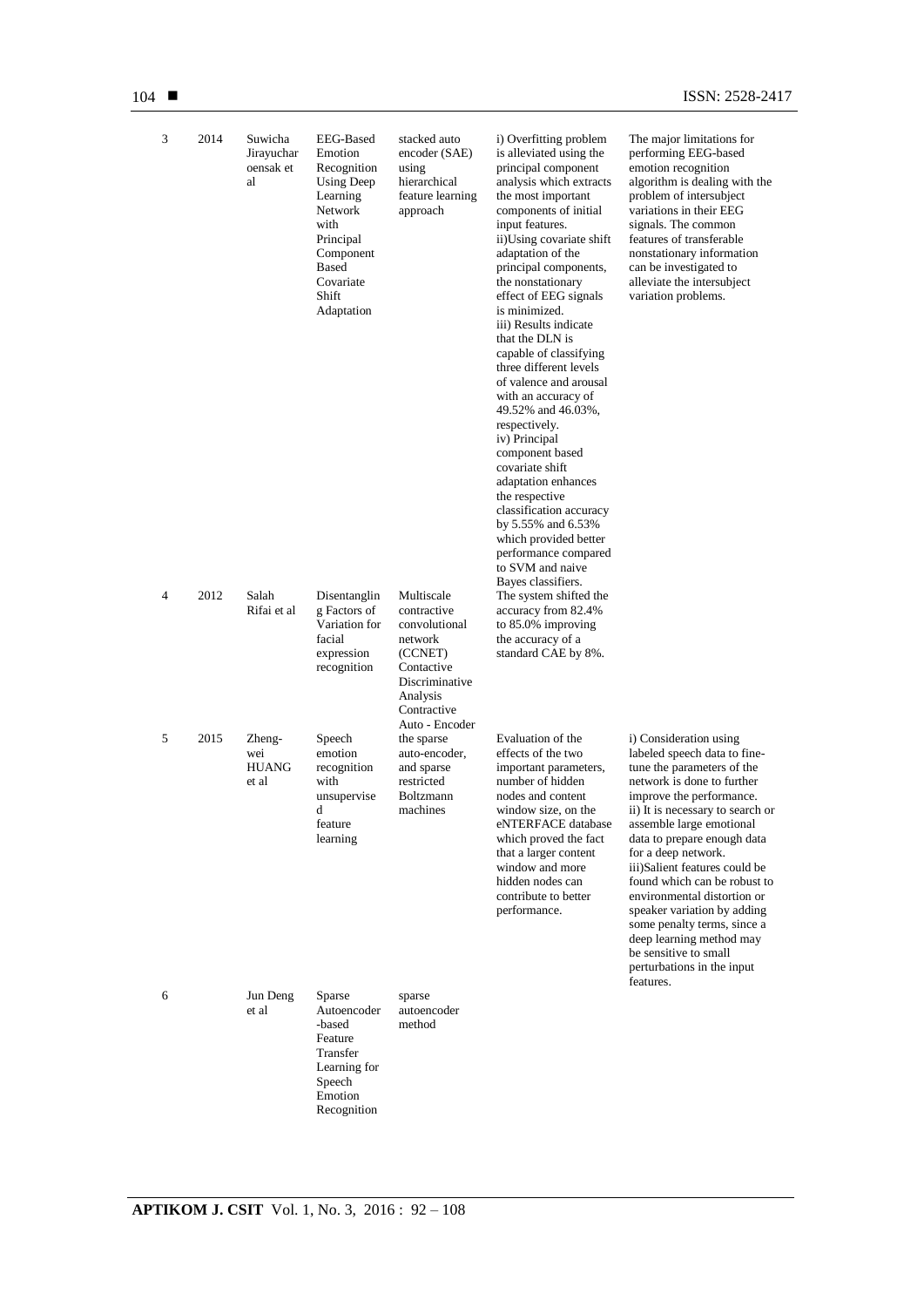| 7 | Hector P<br>et al | Learning<br>Deep<br>Physiologica<br>1 Models of<br>Affect | auto encoders.<br>convolutional<br>neural networks | i) Application of deep<br>learning (DL)<br>to the construction of<br>reliable models of<br>affect built on<br>physiological<br>manifestations of<br>emotion in which DL<br>outperforms manual<br>ad-hoc feature<br>extraction as it yields<br>significantly more<br>accurate affective<br>models.<br>ii) Results suggest that<br>the method is powerful.<br>when fusing different<br>type of input signals<br>and it is expected to<br>perform equally well<br>across multiple<br>modalities. |
|---|-------------------|-----------------------------------------------------------|----------------------------------------------------|-----------------------------------------------------------------------------------------------------------------------------------------------------------------------------------------------------------------------------------------------------------------------------------------------------------------------------------------------------------------------------------------------------------------------------------------------------------------------------------------------|
|---|-------------------|-----------------------------------------------------------|----------------------------------------------------|-----------------------------------------------------------------------------------------------------------------------------------------------------------------------------------------------------------------------------------------------------------------------------------------------------------------------------------------------------------------------------------------------------------------------------------------------------------------------------------------------|

## **3.5. Survey on Other Deep learning Techniques**

In 2014, Kun Han et al [45] developed a speech emotion recognition model using DNN and Extreme Learning Machine (ELM) and the experimental results revealed that the proposed DBN effectively learns the emotional features and leads to 20% increased accuracy. In 2015, Weihong Deng et al [46], developed a deep learning architecture, DeepEmo to recognize real world facial expression using the DL methods. Leimin Tian et al [47] used (LSTM – RNN) techniques to design a model for emotion recognition in spontaneous and acted dialogues. The results proved that the (LSTM- RNN) model gave better performance than the SVM model when the training data is sufficient.

Mohamed R.Amer et al [48] used the deep networks technique and designed a model for speech emotion detection. Leimen Tian et al [49] used the LSTM technique and developed a model for recognizing emotions in dialogues with acoustic and lexical features. The authors concluded that this model had the potential to improve the quality of emotional interactions in current dialogue systems. Natalia Neverova et al [ 50] used the multiscale and multimodal DL techniques to develop a model for gesture detection and localization. The authors proposed that the developed model can cope up with more spatial or temporal data. Table 5 summarizes the previous studies for other DL networks on facial emotion recognition.

|      |      |            |             | Deep Learning  | Contributions and       |                  |
|------|------|------------|-------------|----------------|-------------------------|------------------|
| S.No | Year | Authors    | Title       | Technique      | Classification          | <b>Drawbacks</b> |
|      |      |            |             | Used           | Accuracy Obtained       |                  |
|      | 2014 | Kun Han et | Speech      | DNN,           | i) Experimental results |                  |
|      |      | al         | Emotion     | Extreme        | reveal that the         |                  |
|      |      |            | Recognition | Learning       | proposed DBN            |                  |
|      |      |            | using Deep  | Machine        | approach effectively    |                  |
|      |      |            | Neural      | (ELM), simple  | learns emotional        |                  |
|      |      |            | Network and | and efficient  | information from low-   |                  |
|      |      |            | Extreme     | single-hidden- | level features which    |                  |
|      |      |            | Learning    | layer neural   | leads to 20% relative   |                  |
|      |      |            | Machine     | network        | accuracy improvement    |                  |
|      |      |            |             |                | compared to the state   |                  |
|      |      |            |             |                | of-the-art approaches.  |                  |
|      |      |            |             |                | ii)Boosts the           |                  |
|      |      |            |             |                | performance of          |                  |
|      |      |            |             |                | emotion recognition     |                  |
|      |      |            |             |                | from speech signals     |                  |
|      |      |            |             |                | which is very           |                  |
|      |      |            |             |                | promising to use        |                  |
|      |      |            |             |                | neural networks to      |                  |
|      |      |            |             |                | learn emotional         |                  |
|      |      |            |             |                | information from low-   |                  |
|      |      |            |             |                | level acoustic features |                  |

Table 5. Previous studies on Deep Learning using other techniques

*A Review on Deep Learning Algorithms for Speech… (Charlyn Pushpa Latha)*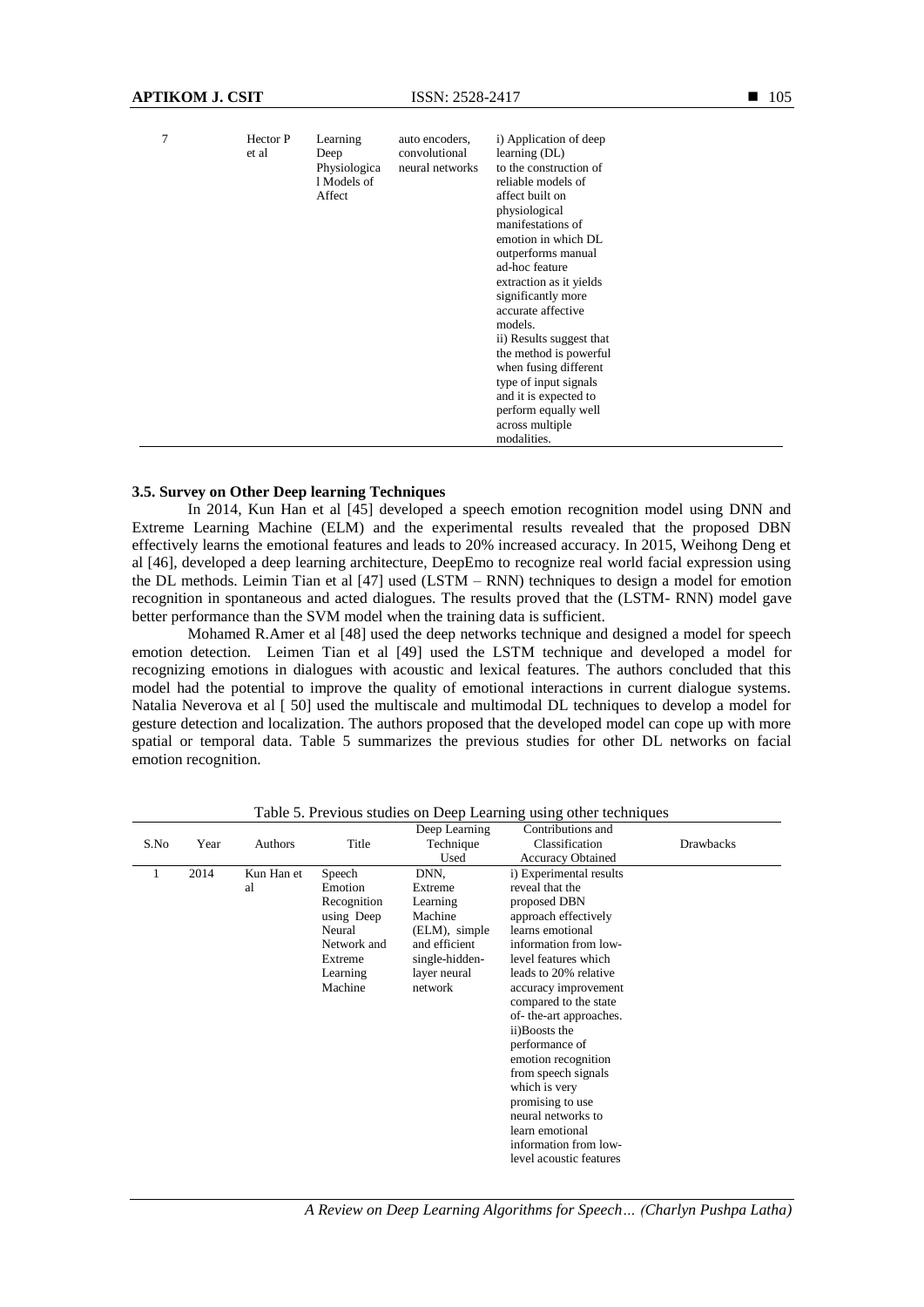| 2 | Leimin<br>Tian et al         | Emotion<br>Recognition<br>in<br>Spontaneous<br>and Acted<br>Dialogues               | Long Short-<br>Term Memory<br>Recurrent<br>Neural<br>Networks<br>(LSTM-RNN) | LSTM-RNN model<br>gives better<br>performance than the<br>SVM model when<br>there is enough<br>training data.                                                                                                                                                                                                                                                                             | i) Complex structure<br>of a LSTM-RNN model<br>may limit its performance<br>when there is less training<br>data available, and may<br>also risk over-fitting.<br>ii)The predictive power<br>of other knowledge-<br>inspired acoustic features<br>could be studied.<br>iii) A hierarchical<br>emotion recognition<br>model could be build that<br>combines different types<br>of features at different<br>levels based on their<br>nature, such as whether<br>the features are utterance-<br>level features or frame-<br>level features.<br>iv) It is also necessary to<br>examine whether the<br>findings generalize to<br>other databases of<br>English dialogues<br>annotated with<br>dimensional emotion<br>annotations, such as the<br>Belfast naturalistic<br>database |
|---|------------------------------|-------------------------------------------------------------------------------------|-----------------------------------------------------------------------------|-------------------------------------------------------------------------------------------------------------------------------------------------------------------------------------------------------------------------------------------------------------------------------------------------------------------------------------------------------------------------------------------|-----------------------------------------------------------------------------------------------------------------------------------------------------------------------------------------------------------------------------------------------------------------------------------------------------------------------------------------------------------------------------------------------------------------------------------------------------------------------------------------------------------------------------------------------------------------------------------------------------------------------------------------------------------------------------------------------------------------------------------------------------------------------------|
| 3 | Leimin<br>Tian et al         | Recognizing<br>Emotions in<br>Dialogues<br>with Acoustic<br>and Lexical<br>Features | Long Short-<br>Term Memory<br>Recurrent<br>Neural Network<br>(LSTM)         | The model will have<br>the potential to<br>improve the quality of<br>emotional interactions<br>in current dialogue<br>systems                                                                                                                                                                                                                                                             | To improve the<br>performance of the<br>emotion recognition<br>models by including<br>global prosodic features<br>describing duration,<br>speaking rate, pitch,<br>energy, amplitude, and<br>spectral features of the<br>utterances is effected.                                                                                                                                                                                                                                                                                                                                                                                                                                                                                                                            |
| 4 | Natalia<br>Neverova<br>et al | Multi-scale<br>deep learning<br>for gesture<br>detection and<br>localization        | multi-scale and<br>multi-modal<br>deep learning                             | i) General method for<br>gesture and near-range<br>action detection from a<br>combination of depth<br>and intensity video and<br>articulated pose data is<br>proposed.<br>ii) Model can be<br>extended by adding<br>alternative sensory<br>pathways without<br>significant changes in<br>the architecture.<br>iii) Model can<br>elegantly cope with<br>more spatial or<br>temporal scales | i) A deeper exploration<br>into the dynamics of<br>cross-modality<br>dependencies could be<br>identified.<br>ii) Considering full signal<br>reconstruction or explicit<br>feedback connections as<br>in the case of DBMs, the<br>model would be helpful<br>in the case when the input<br>from one or more<br>modalities is missing or<br>noisy                                                                                                                                                                                                                                                                                                                                                                                                                              |

## **4. Conclusion**

Emotion recognition is a remarkable research area in the current scenario. Emotion identification using deep learning techniques is the blooming methodology used by the researchers to develop innovative models. This paper attempts to present various techniques that can be used to recognize the emotions using FEMG signals and also using speech signals. The review on different Deep learning algorithms are discussed inorder to classify the emotions. Though Deep Learning techniques offer several advantages like easy training, usage of shared weights etc, there are some limitations with the deep learning techniques.

The limitations are: Firstly, interpretation of the model using Deep learning is difficult since it has many layers with many nodes. Secondly, for analysis in explaining variance or to attribute outcomes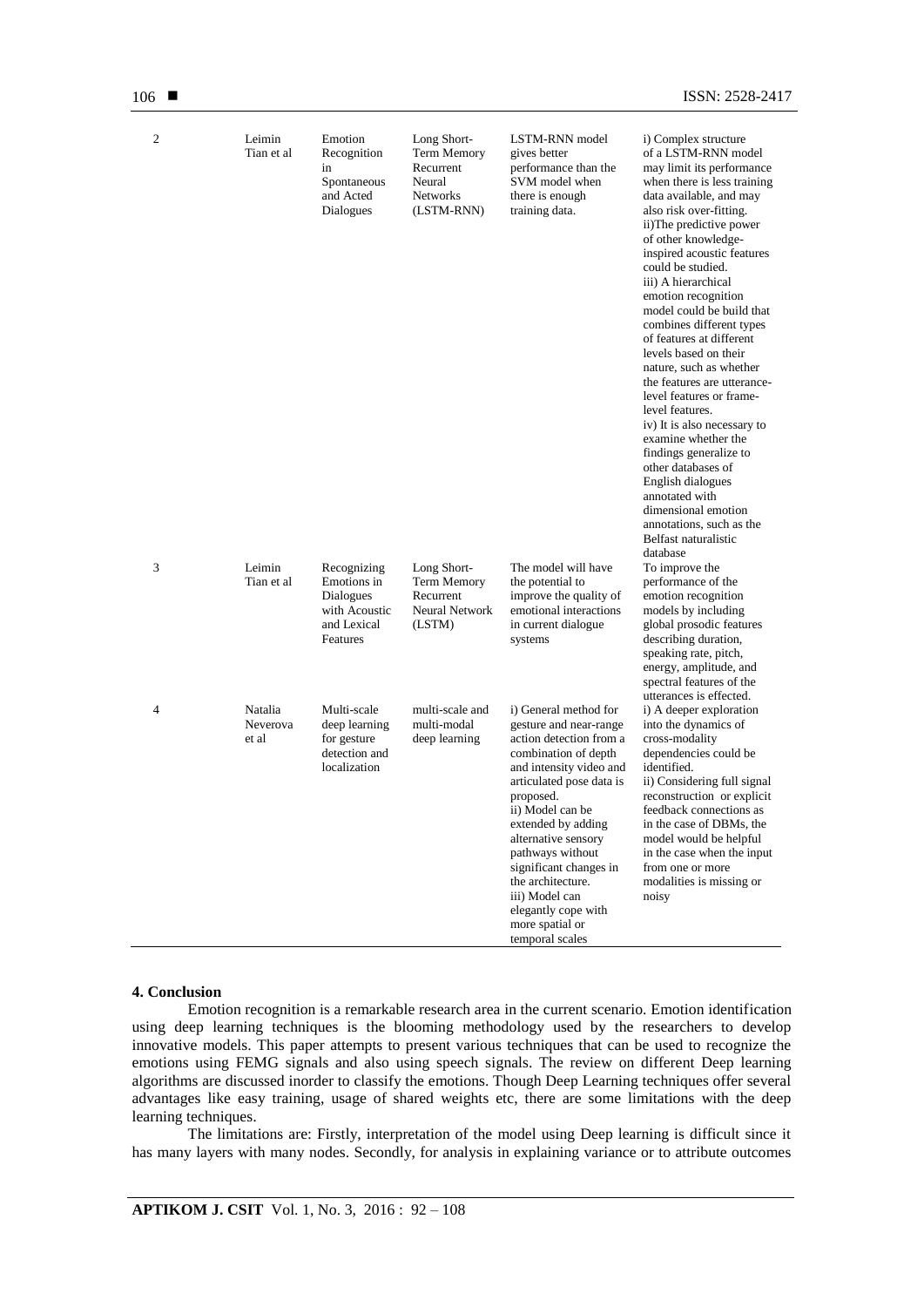to treatments, deep learning technique is not the efficient method to propose. Only partial dependency plotting could be done to visualize the deep learning model. Thirdly, the Deep learning technique has the capability to overlearn the training data in which it memorizes the characteristics of the training data that may or may not generalize to the environment where the model will be used. Further the research could overcome the limitations of the deep learning techniques and make it useful to create models for the real time environment.

## **References**

- [1] Adarsh Pardhan, Neelam Agarwalla, "Deep Learning using Restricted Boltzmann Machines", *International Journal on Advanced Computer Theory and Engineering (IJACTE)*, ISSN (Print): 2319-2526, Volume -4, Issue -3, 2015, pp : 10-15.
- [2] Chenchen Huang et al, "A Research of Speech Emotion Recognition Based on Deep Belief Network and SVM", *Mathematical Problems in Engineering Hindawi Publishing Corporation*, Volume 2014, http://dx.doi.org/10.1155/2014/749604, pp:1-7.
- [3] Ankit Awasthi, "Facial Emotion Recognition using Deep Learning", Project Report submitted to Indian Institute of Technology Kanpur.
- [4] Labmaster, "Automatic Emotion Recognition system using Deep Belief Network", Jan 2015.
- [5] E. M. Albornoz et al, "*Spoken emotion recognition using deep learning*", 19th Iberoamerican Congress on Pattern Recognition (CIARP 2014), Nov, 2014.
- [6] Zheng-wei HUANG et al, "Speech emotion recognitionwith unsupervised feature learning", *Frontiers of Information Technology & Electronic Engineering*, 2015, 16(5): pp: 358-366.
- [7] Xiaowei Jia et al, "A Novel Semi-supervised Deep Learning Framework for Affective State Recognition on EEG Signals".
- [8] Kihyuk Sohn et al, "Improved Multimodal Deep Learning with Variation of Information".
- [9] John Goddard, "Spoken Emotion Recognition using Restricted Boltzmann Machines and Deep Learning". [10] Branislav Popović, Stevan Ostrogonac, Vlado Delić et al," Deep Architectures for Automatic Emotion
- Recognition Based on Lip Shape", *INFOTEH-JAHORINA* Vol. 12, March 2013,pp:939-943. [11] Hiranmayi Ranganathan et al, "*Multimodal Emotion Recognition using Deep Learning Architectures*". EEE Winter Conference on Applications of Computer Vision (WACV) (2016).
- [12] Xuanyang Xia et al," A biologically inspired model mimicking the memory and two distinct pathways of face perception".
- [13] Yelin Kim et al," Deep Learning for Robust Feature Generation in Audiovisual Emotion Recognition".
- [14] Yan Zhang et al," Speech Recognition Using Deep Learning Algorithms"
- [15] Kevin Terusaki et al, "Emotion Detection using Deep Belief Networks", May 9, 2014.
- [16] Geoffrey E. Hinton and Simon Osindero et al," A fast learning algorithm for deep belief nets", Neural Computation 2006.
- [17] Bu Chen et al," A Study of Deep Belief Network Based Chinese Speech Emotion Recognition", *Computational Intelligence and Security (CIS)*, 2014 Tenth International Conference on 15-16 Nov. 2014, pp: 180 – 184, ISBN:978-1-4799-7433-7, IEEE publisher.
- [18] Wei-Long Zheng et al," Eeg-Based Emotion Classification Using Deep Belief Networks",.
- [19] Ping Liu et al," Facial Expression Recognition via a Boosted Deep Belief Network", Computer Vision Foundation, IEEE Explore.
- [20] Erik M. Schmidt et al, "Modeling and Predicting Emotion in Music",
- [21] Jaiswal et al, "*Deep learning the dynamic appearance and shape of facial action units*", In: Winter Conference on Applications of Computer Vision (WACV), 7-9 March 2016, Lake Placid, USA. (In Press).
- [22] Quanzeng You and Jiebo Luo et al," Building a Large Scale Dataset for Image Emotion Recognition: The Fine Print and The Benchmark", Association for the Advancement of Artificial Intelligence.
- [23] Quanzeng You and Jiebo Luo et al," *Cross-modality Consistent Regression for Joint Visual-Textual Sentiment Analysis of Social Multimedia*", WSDM"16, February 22–25, 2016, San Francisco, CA, USA,2016 ACM. ISBN 978-1-4503-3716-8/16/02.
- [24] Steven K. Esser et al, "Convolutional Networks for Fast, Energy-Efficient Neuromorphic Computing", 2016, pp:1-7.
- [25] Carlos Argueta," Facial Emotion Recognition: Single-Rule 1–0 DeepLearning", Feb 2016.
- [26] Hong-Wei Ng et al," Deep Learning for Emotion Recognition on Small Datasets Using Transfer Learning", ICMI"15, November 09-13, 2015, Seattle, WA, USA, 2015 ACM. ISBN 978-1-4503-3912-4/15/11.
- [27] VICTOR-EMIL NEAGOE et al," Deep Learning Approach for Subject Independent Emotion Recognition from Facial Expressions", *Recent Advances in Image, Audio and Signal Processing*", ISBN: 978-960-474-350-6, pp:93- 98.
- [28] George Trigeorgis et al," Adieu Features? End-To-End Speech Emotion Recognition Using A Deep Convolutional Recurrent Network".
- [29] Samira Ebrahimi Kahou et al," Recurrent Neural Networks for Emotion Recognition in Video", Nov 2015.